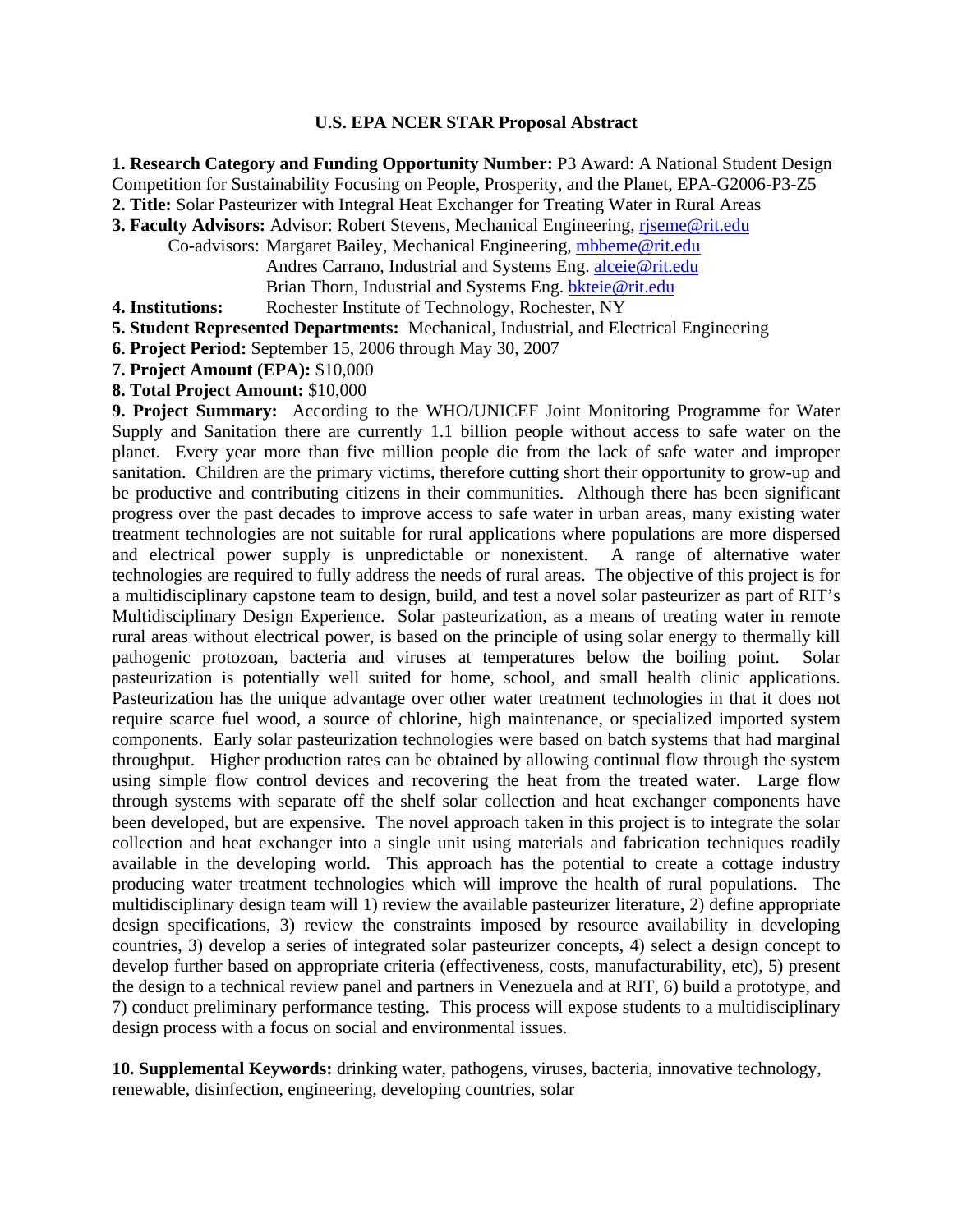# **Solar Pasteurizer with Integral Heat Exchanger for Treating Water in Rural Areas**

### **Challenge Definition**

Although potable water is critical in sustaining human life, according to the World Health Organization (WHO) and UNICEF water assessment there are over one billion people without access to safe water [1,2]. Every year more than five million people die because of the lack of safe water and improper sanitation. The most profound impact of unsafe water occurs among children below the age of five. A substantial portion of the more than 10 million children who die each year is directly related to unsafe water and poor sanitation [3]. At the 2002 World Summit on Sustainable Development, it was recognized that access to safe water is a severe problem to sustainable growth, so much that the Johannesburg Sustainability Plan of Implementation set a target of halving the proportion of people without access to safe water by 2015 [4]. Although there has been significant progress increasing safe water accessibility in urban areas over the past decades, there is still significant shortage in rural areas of the developing world. According to UNICEF, 50% of the children living in rural areas of the 50 least developed countries do not have access to improved drinking water sources [5]. These less centralized areas are more challenging to address because the disperse nature of the population makes it difficult to utilize centralized water systems and the limited access to the utility grid limits potential technology options. Decentralized water treatment technologies will have to be deployed to satisfy much of this rural need.

Not having access to safe water not only leads to higher death rates but also causes significant debilitating problems such as weakness, blindness, and respiratory illnesses. This lack of access hinders people's ability to focus on the development of their families and communities, which ultimately reduces their chances of improving their economic prosperity. There has been considerable work done on community sized water treatment systems for the developing world where ideally a community could protect a pure, safe source of water by capping a spring or well. Then by utilizing gravity or a pump to deliver the water supply a source of water is available. If a safe source is not available, or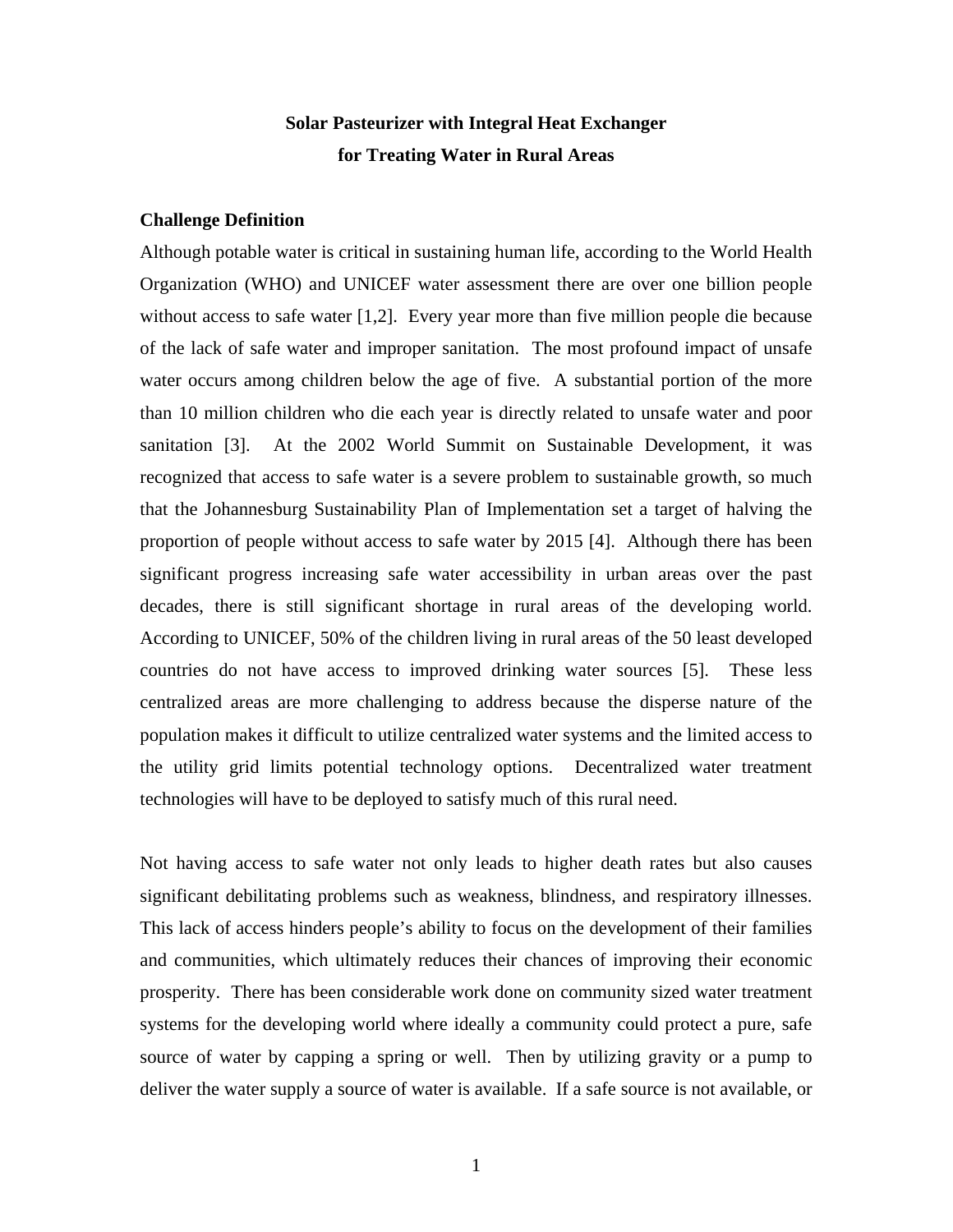if the source is suspect, a treatment process must be employed. Treatment technologies normally include some type of pretreatment process such as sedimentation and/or roughing filtration followed by one or more treatment processes. Some of these treatment processes include boiling, chemical disinfection (chlorination), slow sand filtration, ultraviolet disinfection, or solar disinfection. These treatment methods may not always be appropriate because of high costs, diminishing fuel supplies, potential environmental degradation, limited access to vital chemicals, significant maintenance, or not having guaranteed disinfection. Since energy from the sun is readily available in most locations where unsafe water is an issue, developing a solar water treatment technology is a viable option for small water supply systems. One solar technology that has gained recent attention is solar water pasteurization.

The objective of this proposal is to create and advise an engineering multidisciplinary student team in designing, building, and conducting preliminary tests of a prototype solar pasteurizer. A novel technological approach is to integrate the solar collection and heat recovery components into a single unit, a Solar Pasteurizer with Integral Heat Exchanger (SPIHX). Integrating the system has the potential to reduce overall cost and increase the robustness of the system. The design will focus on reducing costs and ensuring the solar pasteurizer can be mass produced using developing world accessible fabrication techniques and materials. The student team, in consultation with partners in Venezuela and based on the WHO safe water recommendation, will specify a suitable daily production rate. The SPIHX will be designed to meet the desired load in both tropical and subtropical climates at minimal cost. The system will be designed to require nominal maintenance and have at least lifetime of ten years.

# **Innovation and Technical Merit**

Pasteurization works on the principal that pathogenic protozoan, bacteria and viruses are destroyed as water temperatures are elevated. Water can be pasteurized at much lower temperatures than boiling, therefore reducing the potential emission associated with boiling water for treatment. The pasteurization of water is a function of temperature and exposure time. The most thermally resistant pathogens for short time periods of less than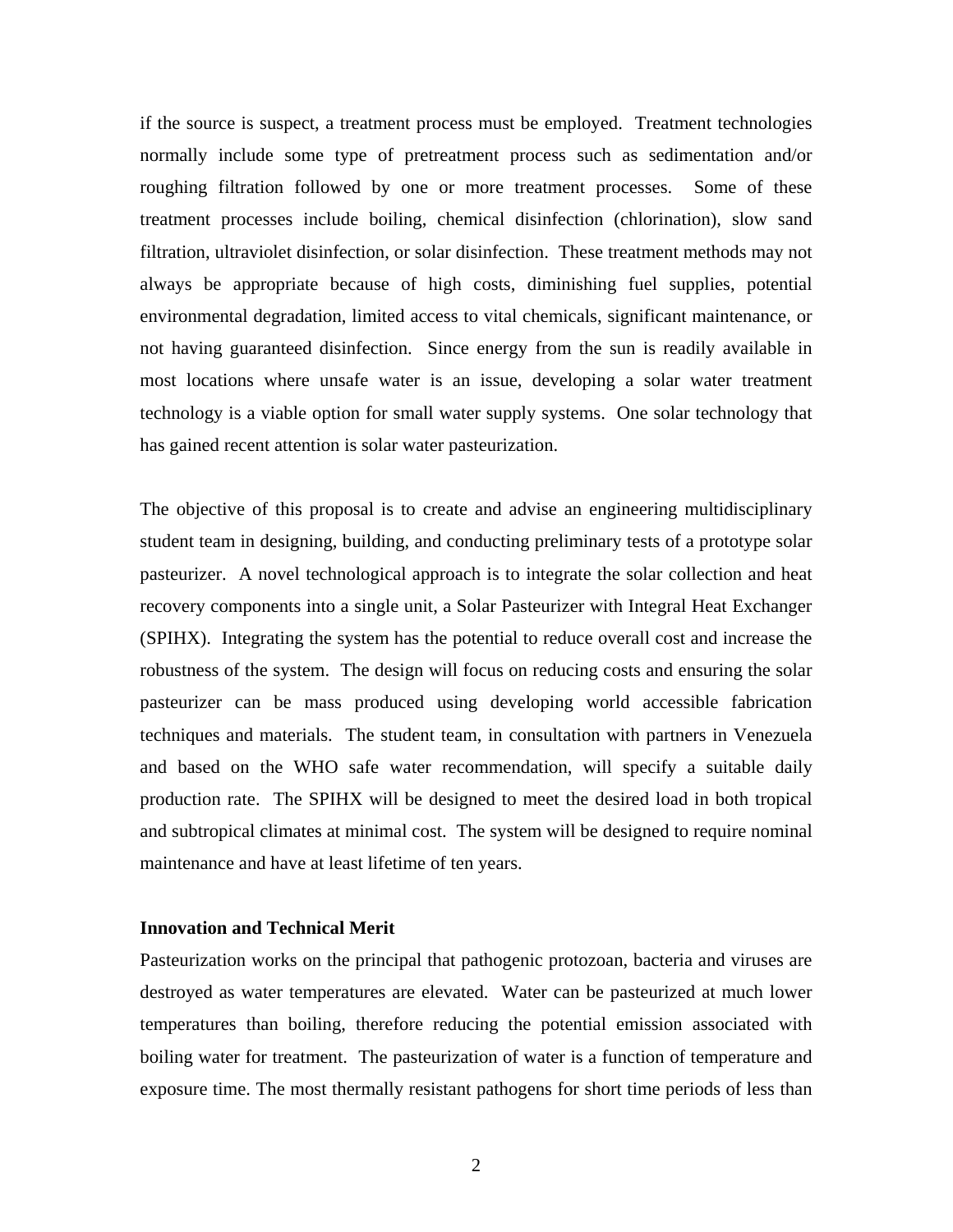one hour are the viruses. Most viruses are inactivated in less than one minute above 70°C according to Backer [6]. Hepatitis A appears to have greater thermal resistance than other viruses. Parry and Mortimer found that Hepatitis was fully inactivated within four minutes at 70°C and 30 seconds at 75°C in a phosphate-buffered saline solution [7].

Solar pasteurization emerged as a means of treating water in the mid 1990's. Earliest development utilized a batch process for heating the water to pasteurization temperatures. Theses systems tended to be low cost, but suffered from relatively small production rates (<5 liters/day) [8-11]. The batch systems tend to be simple and are reliable as long as the users are trained properly. The disadvantage of these types of systems is that they require the operator to monitor them throughout the day and replace the water with untreated water once pasteurization temperatures are reached in order to get optimal performance. The entire system must also reach the pasteurization temperature which may be extremely difficult on partly sunny days with larger systems.

To increase performance, flow-through systems were developed, which use a thermostatic valve or other temperature control to regulate a continual flow through the system while ensuring pasteurization temperatures are reached. A natural extension of this design is to add a small heat exchanger to recover heat from the treated water to preheat incoming untreated water. This improvement dramatically increases throughput of systems by a factor of four or more [9]. There are a few off-the-shelf systems that use two separate primary components [12], the solar collector and heat exchanger, which limits options for cost reduction.

If the solar collector and heat exchanger could be integrated with little sacrifice to system performance, the cost and simplicity of the system could be greatly improved. An integrated system can be built by attaching a heat exchanger surface on the underside of an absorber. This approach would eliminate all the components associated with an external heat exchanger such as insulation, housing, and piping material. Because the water is in full contact with the absorber and at low pressures, a wide range of materials and fabrication techniques can be considered to reduce system cost. Preliminary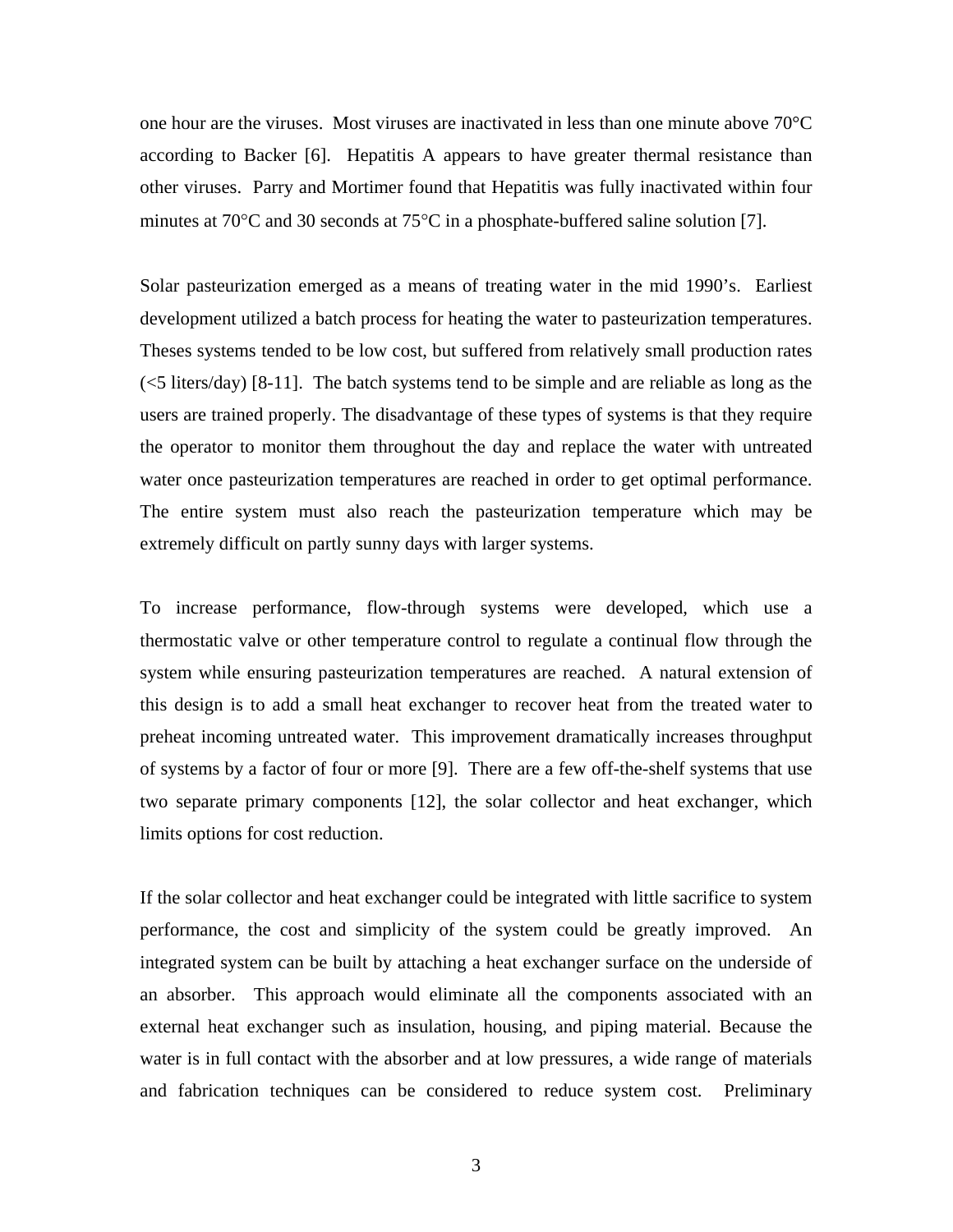experimental work on merging the collector with an integral heat exchanger for small water treatment systems has been done [13,14] but little has been done to design deployable prototype systems, which could potentially be manufactured within the country of use.

The proposed student project will apply the knowledge from preliminary work on SPIHX systems to develop a simple and inexpensive prototype that could potentially be mass produced in the developing world. The students will be faced with many design challenges such as passive temperature and flow control, material evaluation and selection, and system robustness. This design process will be highly multidisciplinary in nature requiring a wide range of expertise in the areas of heat transfer, material selection, manufacturing, and cost analysis. The multidisciplinary design team will 1) review the available pasteurizer literature, 2) define appropriate design specifications, 3) review the constraints imposed by resource availability in developing countries, 3) develop a series of integrated solar pasteurizers concepts, 4) select a design concepts to develop further based on appropriate criteria (effectiveness, costs, manufacturability, etc), 5) present design to a scientific review panel and technical partners in Venezuela and at RIT, 6) build prototype, and 7) conduct preliminary performance testing. This process will expose students to a multidisciplinary environment design process with a focus on social and environmental issues.

# **Sustainability**

Having access to safe water in conjunction with proper sanitation will reduce the high mortality rate of children under five as well as increase the time older children are in school according to WHO/UNICEF Joint Monitoring Programme (JMP) for Water Supply and Sanitation (2005). Water treatment technologies will better enable children to grow up into productive and contributing members in their communities. The JMP has also shown that improved access to safe water increases the number of productive days for adults as well as reducing the strain on stretched health systems. These benefits are vital first steps in the development of thriving and sustaining communities.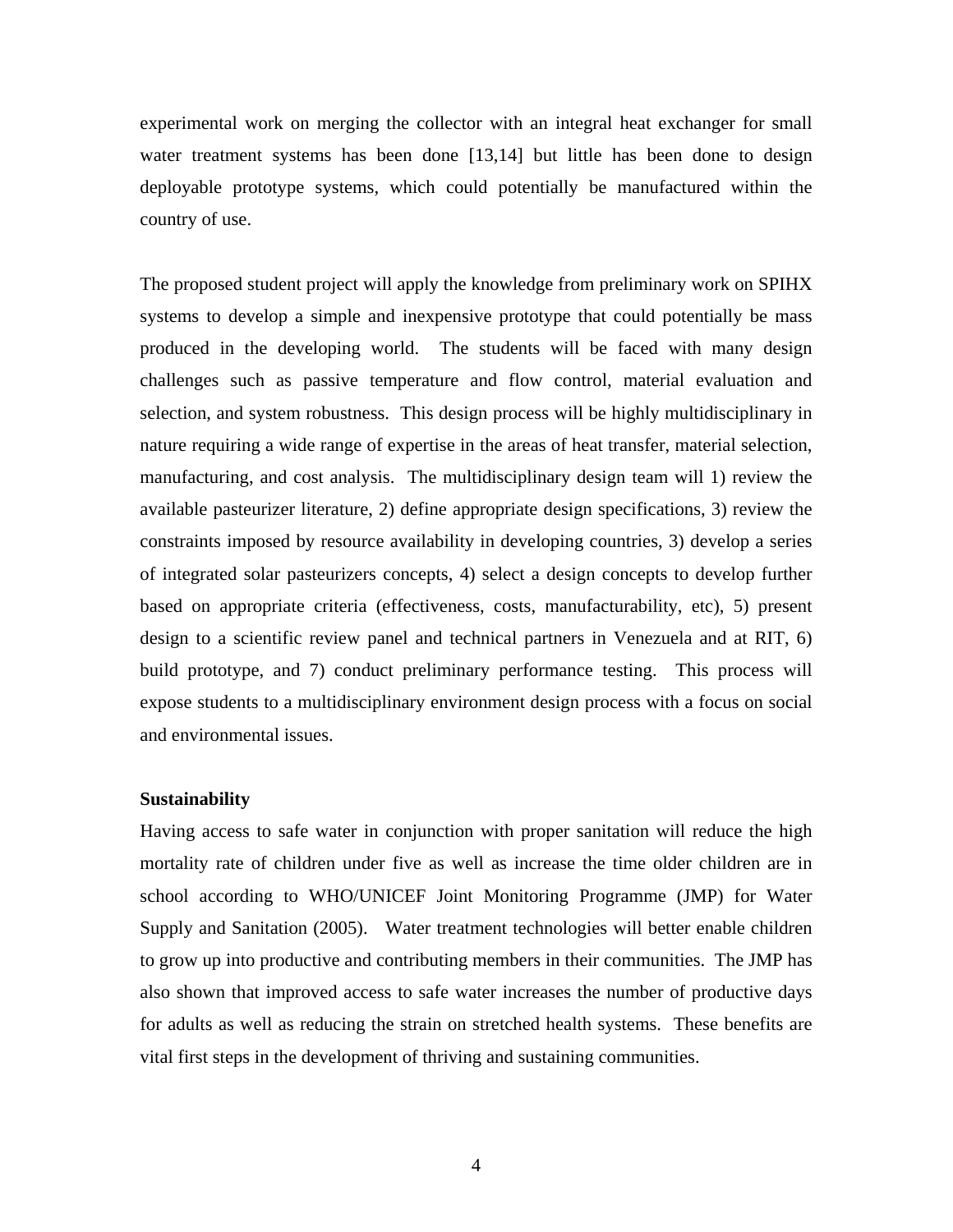Although there are many water treatment technologies available to improve the quality of life of rural communities, solar pasteurization potentially offers some unique benefits. Solar pasteurization is well suited for small scale remote applications where auxiliary power is not available. Solar pasteurizers also can be fabricated using locally available material and skills, while requiring no specialized imports. For these reasons, the likelihood that the technology will be maintained and adopted readily is greater than many of the alternatives if a small scale cost effective system can be developed.

# **Measurable Results, Evaluation Method, and Demonstration Strategy**

Within RIT's Kate Gleason College of Engineering, graduating engineering students are required to participate in a "capstone" design experience which consists of a two-quarter "Multidisciplinary Design Experience" (MDE). During this experience students from Industrial and Systems Engineering, Mechanical Engineering, and Electrical Engineering form teams to work on projects for a wide variety of clients, thus providing real-world business interactions. The teams may also attract students from disciplines beyond the College of Engineering. Our students consistently blend excellence and entrepreneurship into this experience with over forty teams participating per year. More details of this multidisciplinary experience can be found at the following URL: http://edge.rit.edu. As the team moves forward with their MDE projects, our proposed student team will evaluate their design against the cost and productivity criteria which will include appropriate environmental and social externalities.

During the MDE, which is approximately 22 weeks long, student teams follow the following multi-faceted methodology to solve a design problem:

- Recognize and Quantify the Need
- Concept Development
- Feasibility Assessment
- Establishing Design Objectives and Criteria
- Analysis of Problems & Synthesis into the Design
- Preliminary Design
- Engineering Models Simulation and/or Hardware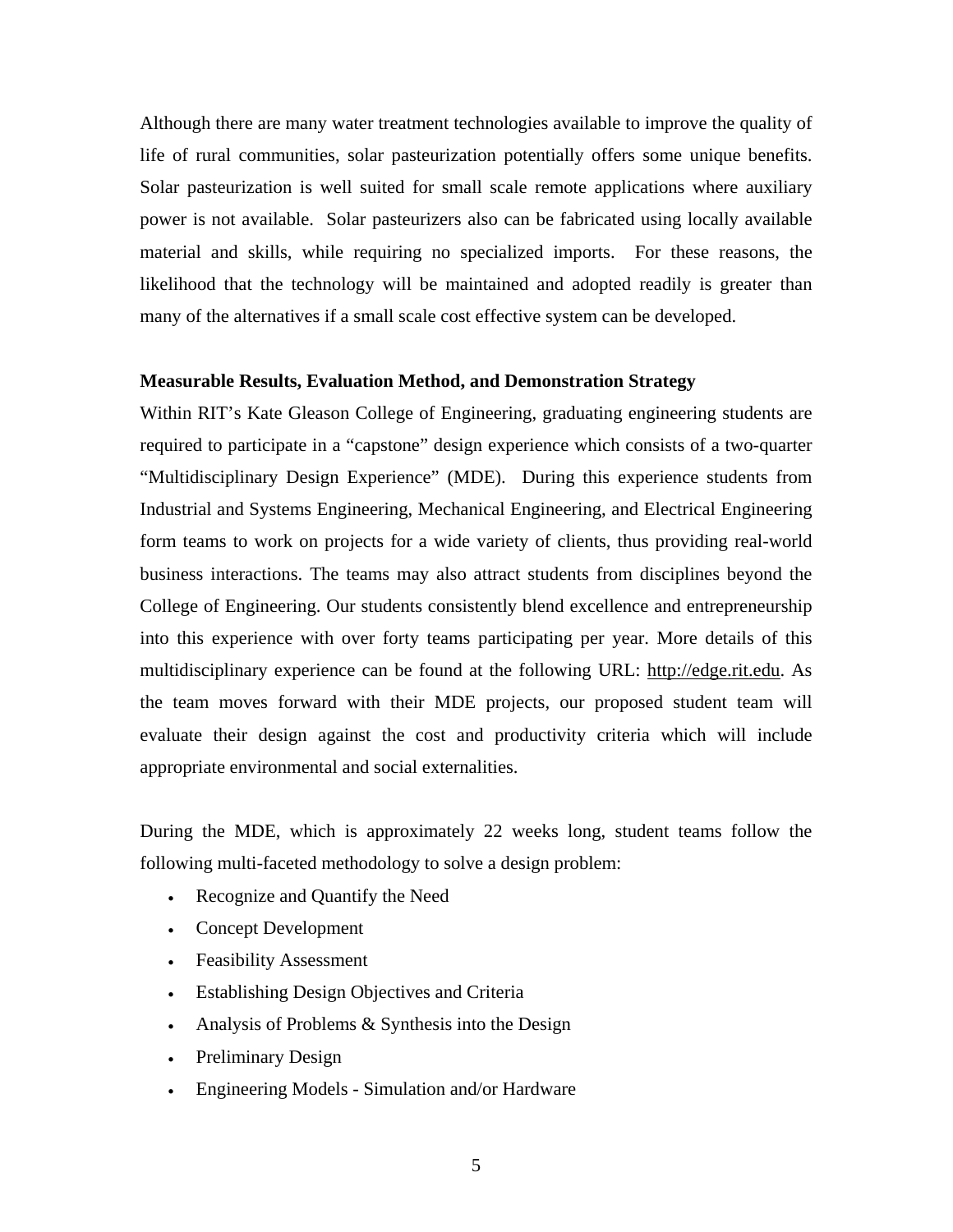- Detailed Design (DFx)
- Production Planning and Tooling Design
- Pilot Production
- Transition to Commercial Production
- Product Stewardship

Twice during the overall MDE, each student team presents their progress to date to a technical panel of professional engineers from academe and industry. The panel then scrutinizes the design and gives feedback. In addition, for this project the student team will be in direct communication with technical partners in Venezuela to provide regular feedback and a final design review. This will help sensitize the students to issues of fabricating and operating a system in an environment where the systems might ultimately be fabricated and deployed.

During the second half of the MDE, the students will build the solar pasteurizer and complete preliminary testing. A testing protocol will be developed to ensure that pasteurization conditions are met for treated water. This will most likely involve the measurement of temperatures and flow rates under a range of operating conditions. The overall throughput of the system will also be measured for a few days of operation. In addition to experimental assessments, the team will also assess the system based on ease of use and maintainability, product life and end of life considerations, and benign disposal. Finally the team will be responsible for developing a list of recommendations and a cost benefit analysis for future versions of the solar pasteurizer based on their overall assessment.

A more comprehensive evaluation of the system performance will be done by one or two students during the spring quarter of 2007 as an undergraduate independent study. The performance will be monitored by equipping the pasteurizer with instrumentation which will measure real time temperatures, flow rate, and solar resource. This data will aid in ultimately modeling the performance of the system in order to predict its performance under a wide range of climatic conditions.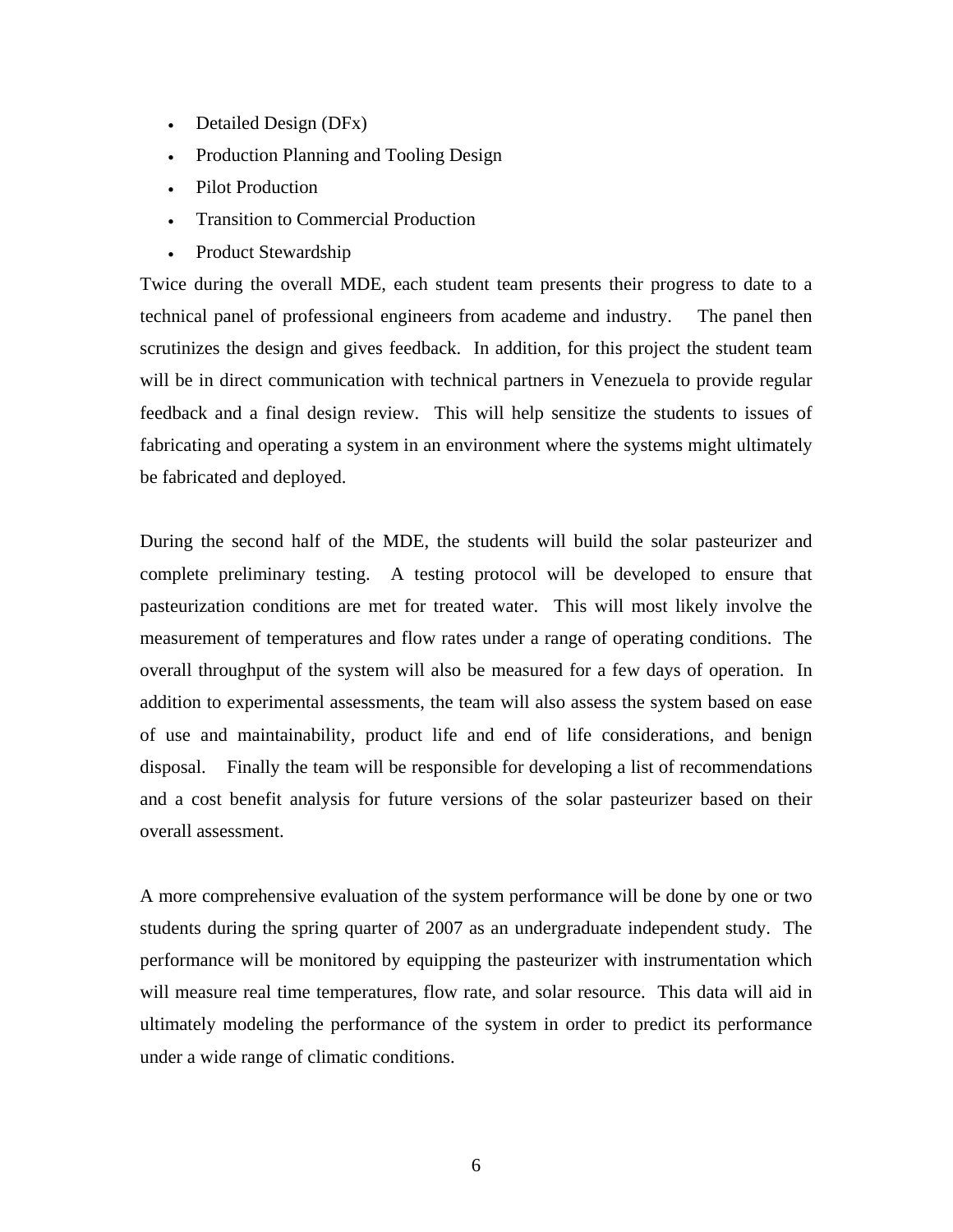### **Integration of P3 Concepts as an Educational Tool**

During the MDE, students from Mechanical Engineering, Industrial and Systems Engineering, and Electrical Engineering form teams to work on projects for a wide variety of industrial, government, and academic clients. In the past, teams have also included interested students from other colleges within RIT, including students who major in business, industrial design, and various science departments. Students enrolled in the MDE work through a formal engineering design process to complete their projects as discussed previously. In the proposed project, students will evaluate their conceptual designs against both traditional cost and productivity criteria as well as against broader sustainability criteria. Standard methods and metrics which ignore environmental and social externalities may not be appropriate for a project or product that is to be evaluated against broader sustainability criteria. An important step forward in increasing the awareness of students with respect to the impacts of their designs on people, prosperity and the planet will have been made once awareness of sustainability issues has been assimilated into the standard design process.

This project also will serves as one of the first MDE projects specifically initiated to enhance the new Energy and Environment Option being developed in the Mechanical Engineering department at RIT. This option will consist of a series of electives, co-op experiences, and a MDE that provides students with exposure to a wide range of opportunities and careers associated with energy systems, and how they relate to the environment.

# **Project Schedule**

The first phase of this project will include a senior design MDE followed by an independent study to fully test the system. The second phase of the project would be to improve the initial prototype, field test the improved pasteurizer, initiate preliminary construction in country, and perform more detailed effectiveness and reliability testing. The schedule for the first phase is as follows: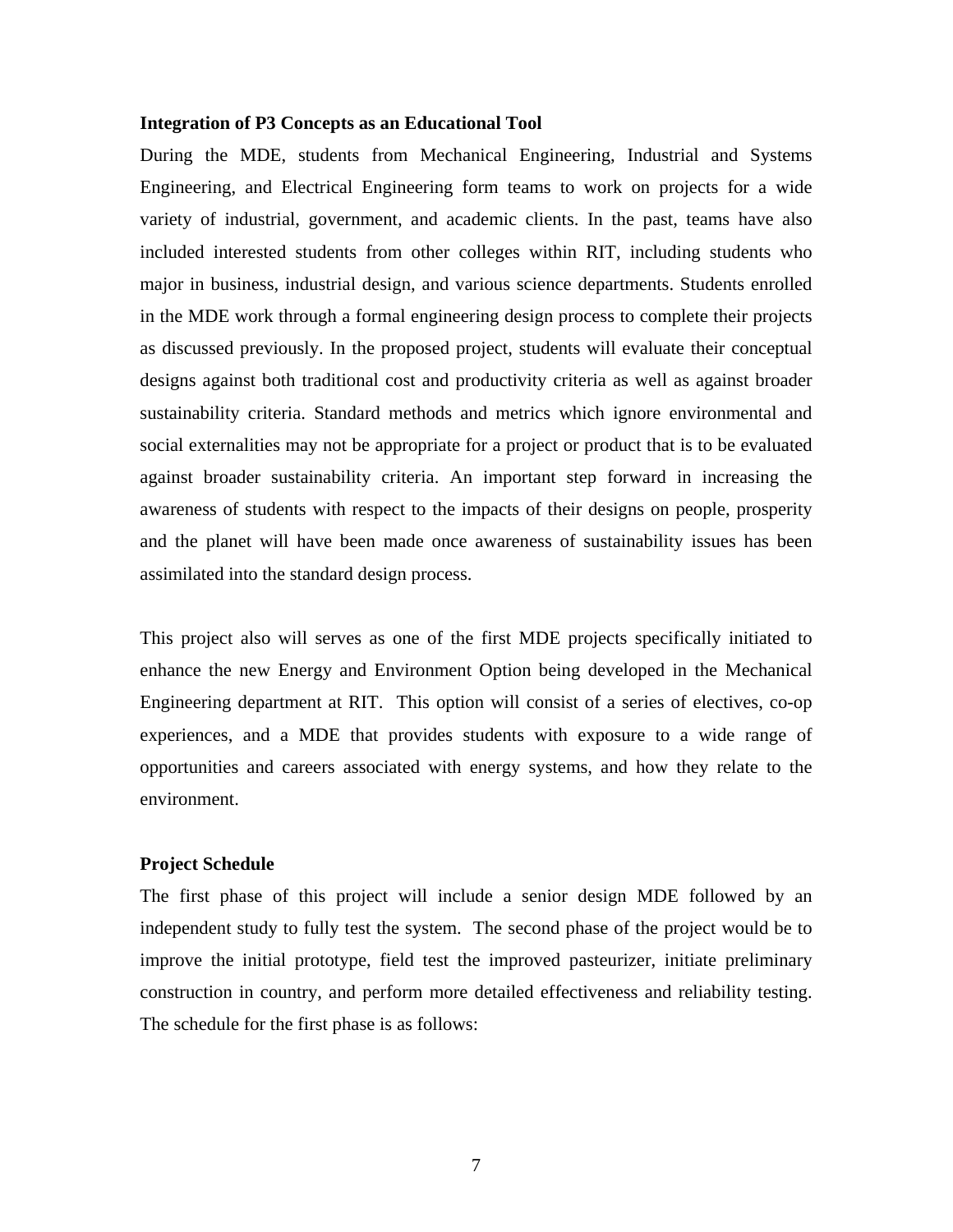| <b>Activity</b>                     |  | Sep | Oct | <b>Nov</b> |  | <b>Dec</b> | Jan | Feb | Mar | Apr | May |  |
|-------------------------------------|--|-----|-----|------------|--|------------|-----|-----|-----|-----|-----|--|
| Team startup                        |  |     |     |            |  |            |     |     |     |     |     |  |
| Scope definition & lit. research    |  |     |     |            |  |            |     |     |     |     |     |  |
| Interaction with Venezuela partners |  |     |     |            |  |            |     |     |     |     |     |  |
| Capture of regional constraints     |  |     |     |            |  |            |     |     |     |     |     |  |
| Concept development & assess.       |  |     |     |            |  |            |     |     |     |     |     |  |
| Preliminary designs                 |  |     |     |            |  |            |     |     |     |     |     |  |
| Prototype Manufacturing             |  |     |     |            |  |            |     |     |     |     |     |  |
| Testing                             |  |     |     |            |  |            |     |     |     |     |     |  |
| Detailed design and reporting       |  |     |     |            |  |            |     |     |     |     |     |  |
| Extensive testing & modifications   |  |     |     |            |  |            |     |     |     |     |     |  |
| Final reporting                     |  |     |     |            |  |            |     |     |     |     |     |  |
| Trip to Washington D.C.             |  |     |     |            |  |            |     |     |     |     |     |  |

# **Partnerships**

There are two partnerships in Venezuela (a university and a NGO) that will provide local support and expertise in the area of water treatment as well as end user requirements, manufacturing and feedback on prototypes. Some of the investigators have been collaborating with these organizations for the past three years. Additionally, there are two local partnerships in Rochester, New York that will provide fabrication assistance and expertise support. These are listed below.

Universidad Catolica Andres Bello (UCAB) School of Industrial Engineering (Ing° Vicente Napolitano, Department Head) School of Civil Engineering (Ing° Jose Ochoa Iturbe, Department Head) Water and Hydraulics Laboratory (Ing° Francisco Morera, Lab Manager) Edificio de Laboratorios Avenida General Jose Antonio Paez Apartado Postal 20332 Urb. Montalban, La Vega. Caracas 1020-A Venezuela Telephone: +58-212-407.4150 Email: jochoa@ucab.edu.ve URL: www.ucab.edu.ve

UCAB is a Catholic University located in Caracas, Venezuela. Some of the investigators at RIT and UCAB have collaborated in the past few years in a number of projects and there are agreements of understanding signed between the two institutions. This university has many contacts and branches into poor rural areas in Venezuela and can assists with future field tests as well as with capturing local feedback. Also, the university boasts excellent water treatment labs and can assist with microbiological testing as well.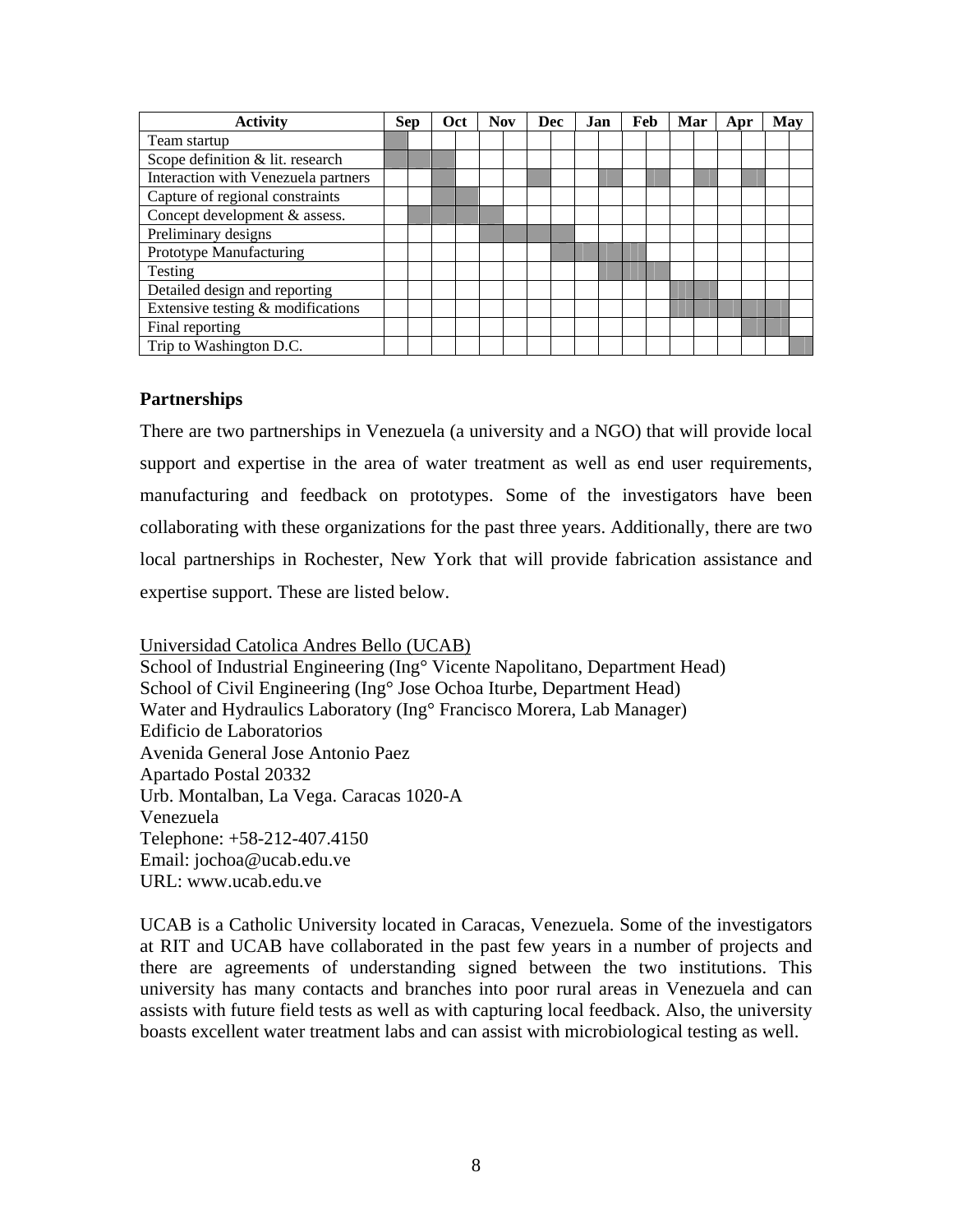Elizabeth Guedez Project Manager Centro de Atencion al Niño (CAINA) –*NGO* Urb Lomas de la Lagunita Caracas, Venezuela. Telephone: +(212) 961-4162 Email: eguedez@swfactory.com.ve

Ms. Guedez heads several efforts on children education and gardening in a peri-urban area of Caracas. She has a longstanding relationship with one of the project Co-PIs and, in the past couple of years, has assisted with other sponsored student projects on solar ovens by providing needed contacts in an impoverished area of Venezuela.

National Center for Remanufacturing and Resource Recovery (NCR<sup>3</sup>) Rochester Institute of Technology Center for Integrated Manufacturing Studies 111 Lomb Memorial Drive Rochester, NY 14623-5608 Phone: (585) 475-5101 Website: www.reman.rit.edu

The National Center for Remanufacturing and Resource Recovery is located on the campus of Rochester Institute of Technology. Their mission is to deliver to industry advanced technologies and tools for efficient and cost-effective remanufacturing and the design of products that have no negative environmental impacts. This center boasts outstanding research facilities and personnel that can provide support to this project. One of the investigators (Dr. Brian Thorn) has successfully collaborated with this center in the past.

Brinkman Manufacturing Laboratory Rochester Institute of Technology Louise M. Slaughter Building 81 Lomb Memorial Drive Rochester, NY 14623-5603 Phone: (585) 475-6573 Fax: (585) 475-2520 Email: brinkman@rit.edu Website: www.rit.edu/~brinkman

The Brinkman Manufacturing Lab is a 2000 sq-ft facility located on the campus of Rochester Institute of Technology in Rochester, NY. This facility offers CNC machine tool capabilities, resin casting, electro-discharge machining, and assembly capabilities. Additionally, design software and materials selection software are available in the laboratory. One of the investigators (Dr. Andres Carrano) is the past Director of this facility. This laboratory is where most of the fabrication activities are expected to take place.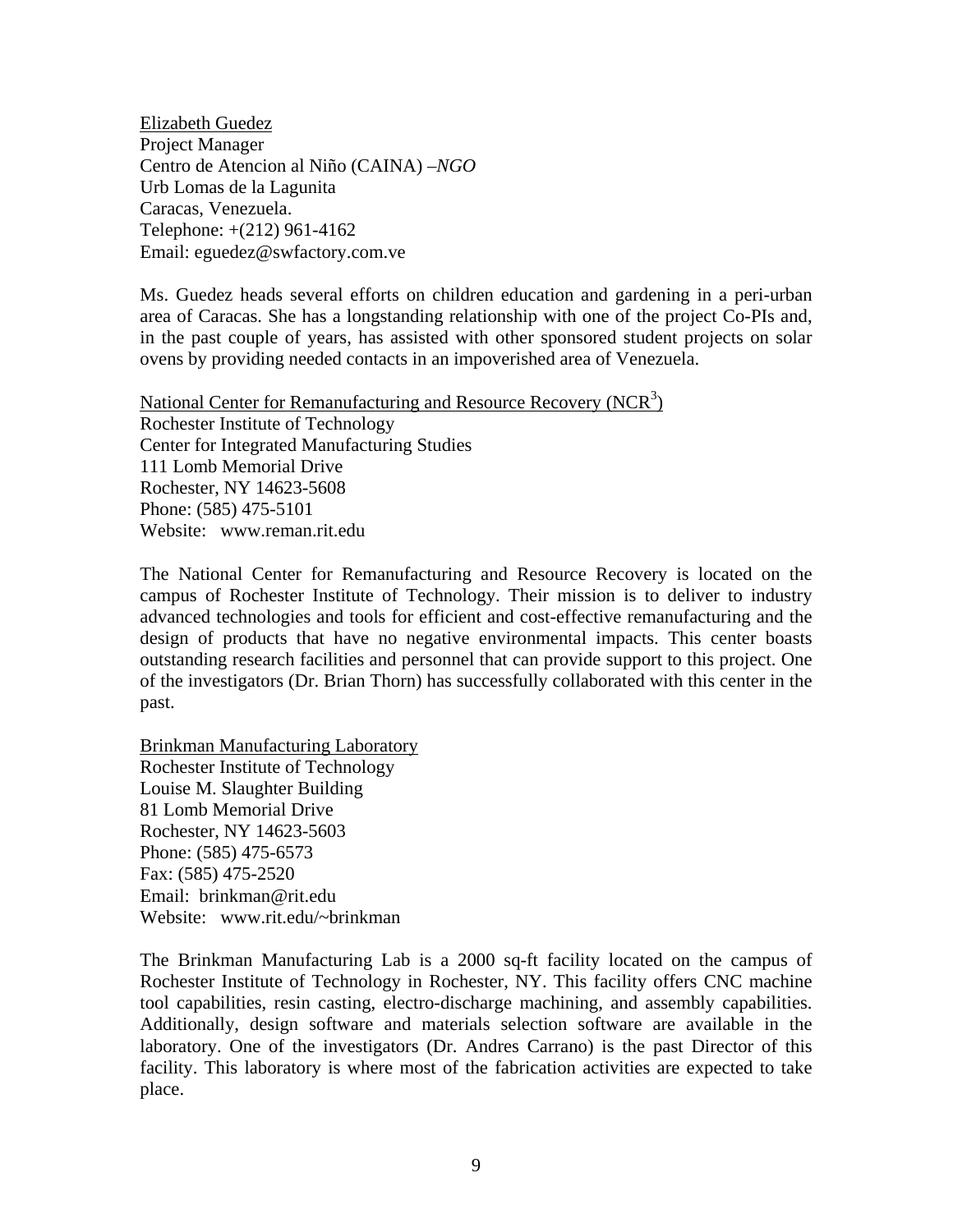# **References**

- [1] WHO and UNICEF, *Global Water Supply and Sanitation Assessment 2000 Report*. 2000, available at http://www.unicef.org/wes/index\_documents.html.
- [2] WHO and UNICEF, *Water for Life : Making it Happen*. 2005, WHO Press, available at www.who.int/water\_sanitation\_health/monitoring/jmp2005/en/
- [3] Black, R.E., S.S. Morris, and J. Bryce, "Where and Why are 10 Million Children Dying Every Year?," The Lancet, 2003. **361**: p. 2226-2234.
- [4] United Nations, *Report of the World Summit on Sustainable Development.* 2002: Johannesburg, South Africa, United Nations Publications.
- [5] UNICEF, *The State of the World's Children 2006: Excluded and Invisible*, Executive Summary, UNICEF, 2005.
- [6] Backer, Howard D. "Field Water Disinfection", *Management of Wilderness and Environmental Emergencies*. Second Edition, St. Louis: The C.V. Mosby Company, 1989.
- [7] Parry, J.V. and Mortimer, P.P. "The Heat Sensitivity of Hepatitis A Virus Determined by Simple Tissue Culture Method", *Journal of Medical Virology*. 1985, **14:** pp. 277-283.
- [8] Burch, Jay; Thomas, Karen E. *An Overview of Water Disinfection in Developing Countries and the Potential for Solar Thermal Water Pasteurization*. NREL/TP-550-23110, Golden, CO: National Renewable Energy Lab, 1998.
- [9] Andreatta, Dale; Yegian, Dale; Connelly, Lloyd; Metcalf, Robert. "Recent Advances in Devices for the Heat Pasteurization of Drinking Water in the Developing World", *1994 29th Intersociety of Energy Conversion Engineering Conference Proceedings*. Vol. 4., Monterey, CA.; pp 1741-1746.
- [10] Andreatta, Dale. "Solar Drinking Water Pasteurizer for the Developing World", *Home Power*, 1996, **52**: pp 44-46.
- [11] Saye, Roland; Pejack, Edwin. "A Temperature Indicator for Purifying Water", *Developments in Solar Cookers, Proceedings of the Second World Conference on Solar Cookers*. July 12-15, 1994; pp 298-300.
- [12] Fujioka, R.; Rijal, G. *Evaluation of the Grand Solar Pasteurizing System to Disinfect Water.*, February 1995, Water Resources Research Center, University of Hawaii. Obtained from Safe Water Systems, John Grandenetti, Grand Solar Inc., 2169 Kauhana Street, Honolulu, Hawaii 96816.
- [13] Stevens, R.J. and Johnson, R.R., "Design and testing of two low-cost solar pasteurizers." *Proceedings of the American Solar Energy Society 1999*, Portland, MN, pp. 125-130, 1999.
- [14] Stevens, R.J., Johnson, R.R., and Eckerlin, H.M., "An investigation of a solar pasteurizer with an integral heat exchanger (SPIHX)." *Proceedings of the American Solar Energy Society 1998*, Albuquerque, NM, 1998.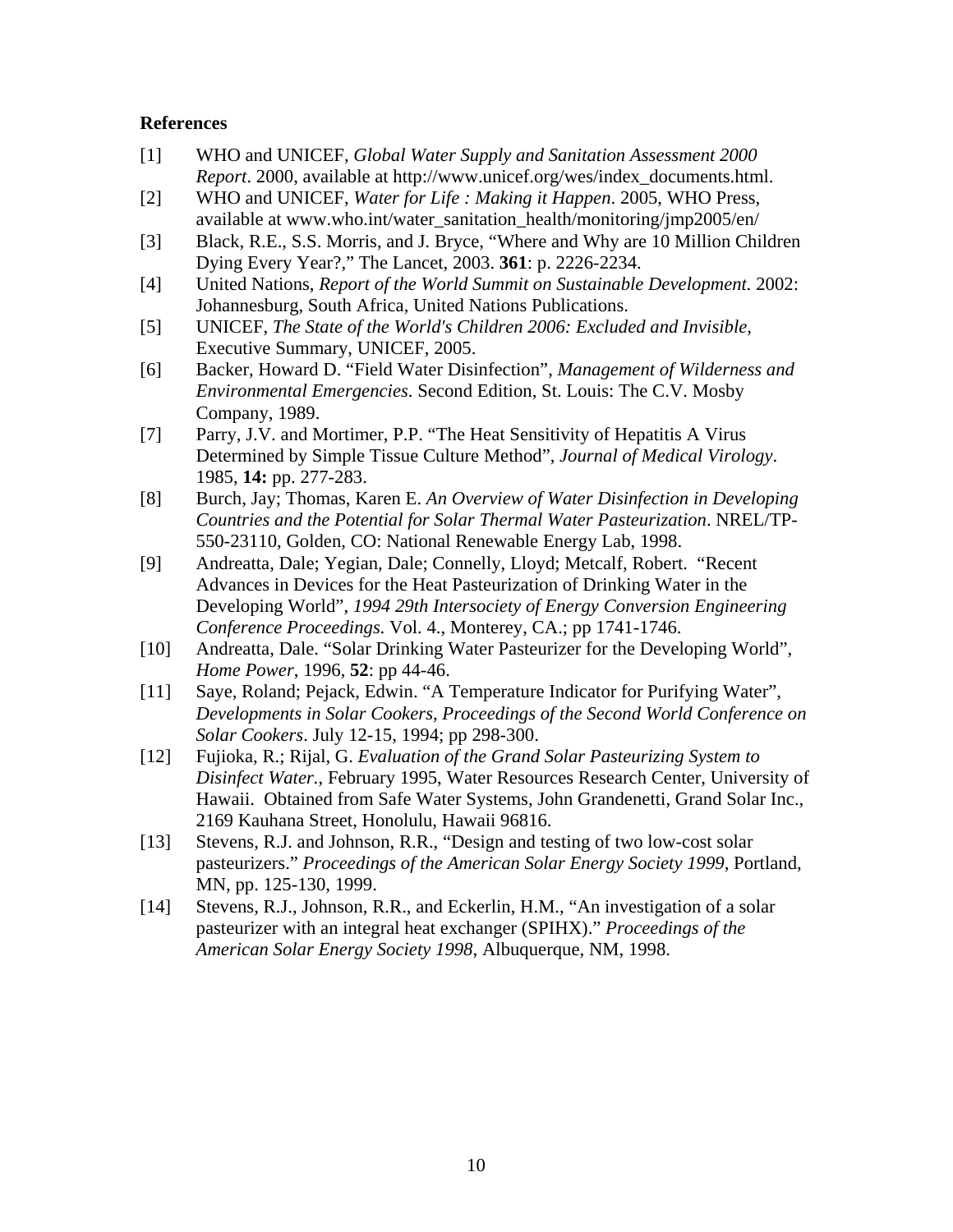| ---<br><b>CATEGORIES</b>                           | <b>YEAR ONE</b><br><b>TOTAL PROJECT</b> |    |                   |          |         |          |            |
|----------------------------------------------------|-----------------------------------------|----|-------------------|----------|---------|----------|------------|
|                                                    | Federal                                 |    | <b>Cost Share</b> |          | Federal |          | Cost Share |
| a. Personnel<br>Principal Investigator, Stevens    |                                         |    |                   | \$       |         | \$       |            |
| Co-PI, Thorn, Carrano, Bailey                      |                                         |    |                   | \$<br>\$ |         | \$<br>\$ |            |
| <b>TOTAL PERSONNEL COSTS</b><br>b. Fringe Benefits | \$                                      | \$ |                   | \$       |         | \$       |            |
| c. Travel                                          |                                         |    |                   |          |         |          |            |
| R/T ROC - WDC, 3 people X 2 days                   | \$<br>2,500                             |    |                   | \$<br>\$ | 2,500   | \$       |            |
| <b>TOTAL TRAVEL COSTS</b>                          | \$<br>2,500                             | \$ |                   | \$       | 2,500   | \$       |            |
| d. Equipment                                       |                                         |    |                   |          |         |          |            |
| <b>TOTAL EQUIPMENT COSTS</b>                       | \$                                      | \$ |                   | \$<br>\$ |         | \$<br>\$ |            |
| e. Supplies                                        |                                         |    |                   |          |         |          |            |
| <b>Circular Saw</b>                                | \$<br>130                               |    |                   | \$       | 130     |          |            |
| <b>Table Saw</b>                                   | \$<br>900                               |    |                   | \$       | 900     |          |            |
| 16" wood bandsaw                                   | \$<br>625                               |    |                   | \$       | 625     | \$       |            |
| Scroll saw                                         | \$<br>160                               |    |                   | \$       | 160     | \$       |            |
| Consumables                                        | \$<br>2,664                             |    |                   | \$       | 2,664   |          |            |
|                                                    |                                         |    |                   |          |         | \$       |            |
| <b>TOTAL SUPPLY COSTS</b><br>f. Contracts          | \$<br>4,479                             | \$ |                   | \$       | 4,479   | \$       |            |
|                                                    |                                         |    |                   | \$       |         | \$       |            |
|                                                    |                                         |    |                   | \$       |         | \$       |            |
|                                                    |                                         |    |                   |          |         | \$       |            |
| <b>TOTAL CONTRACTUAL COSTS</b><br>g. Other         | \$                                      | \$ |                   | \$       |         | \$       |            |
|                                                    |                                         |    |                   | \$       |         | \$       |            |
|                                                    |                                         |    |                   | \$       |         | \$       |            |
|                                                    |                                         |    |                   |          |         | \$       |            |
| <b>TOTAL OTHER COSTS</b>                           | \$                                      | \$ |                   | \$       |         | \$       |            |
| h. TOTAL DIRECT COSTS                              | \$<br>6,979                             | \$ |                   | \$       | 6,979   | \$       |            |
| i. Indirect costs                                  |                                         |    |                   |          |         |          |            |
| 43.3% of MTDC                                      | \$<br>3,021                             | \$ |                   | \$       | 3,021   | \$       |            |
| j. TOTAL PROJECT COSTS                             | \$<br>10,000                            | \$ |                   | \$       | 10,000  | \$       |            |
| k. TOTAL REQUESTED FROM EPA                        | \$<br>10,000                            |    |                   | \$       | 10,000  |          |            |

# Itemized Budget for EPA STAR Grant Application

# **Budget Justification**

The funding requested for travel will allow the PI to bring 2 students to Washington, DC in spring 2007 for a conference.

In the supplies category, the tools are itemized above. The consumables to be purchased include materials such as wood, plywood, acrylic, adhesives, and sheet metal.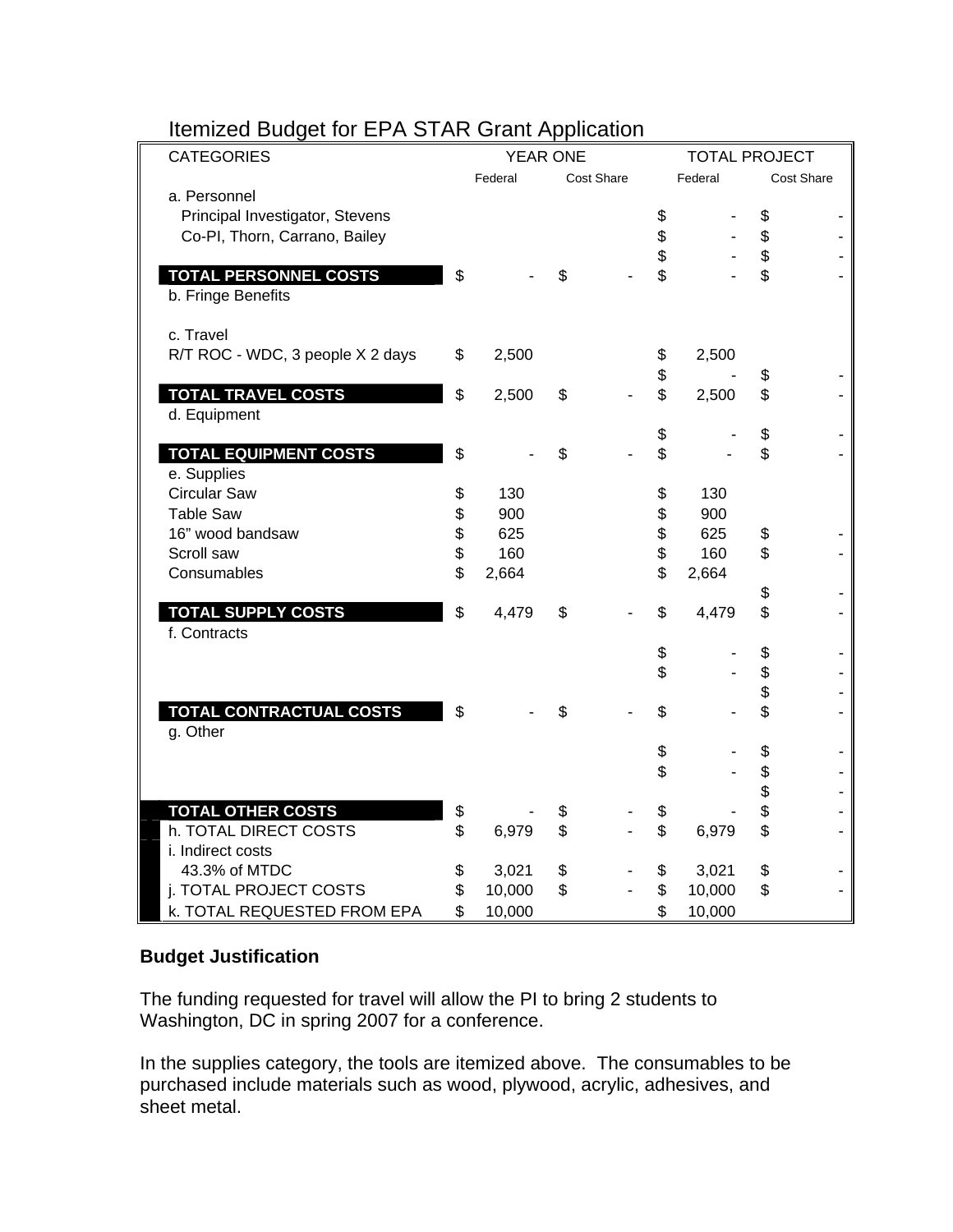Rochester Institute of Technology's federally approved indirect cost rate is 43.3%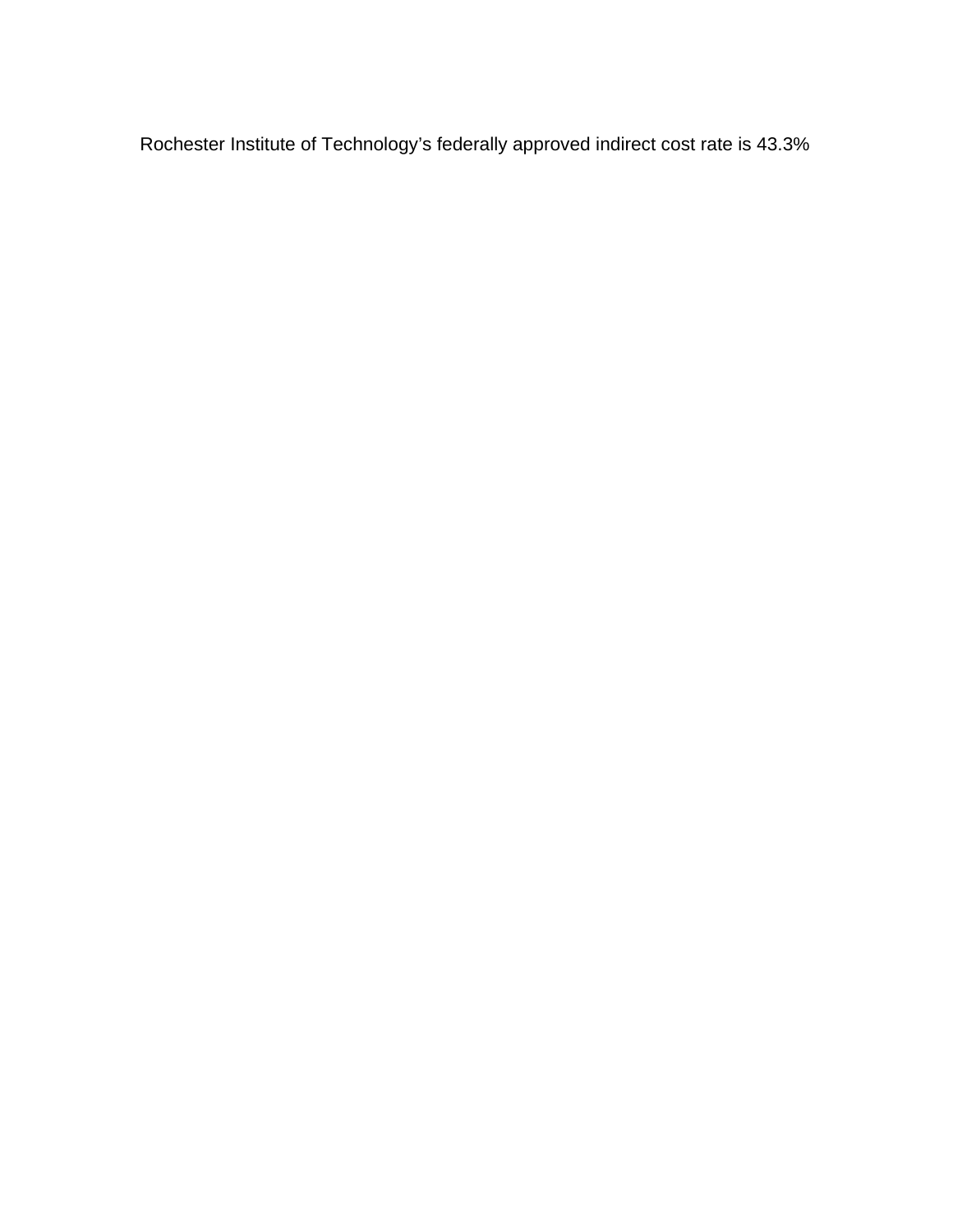# Robert J. Stevens, Ph.D. **Assistant Professor** Rochester Institute of Technology Department of Mechanical Engineering 76 Lomb Memorial Drive Rochester, New York 14623-5603  $(585)$  475-2153 rjseme@rit.edu

# **Professional Preparation**

Mechanical & Aerospace Engineering. University of Virginia, Charlottesville, VA. 2005 Ph.D.

 $M.S.$ Mechanical & Aerospace Engineering. North Carolina State University. Raleigh, NC. 1998

 $B.S.$ Engineering, Swarthmore College, PA. 1992

# **Appointments**

- Assistant Professor. Rochester Institute of Technology, New York. Department of  $\bullet$ Mechanical Engineering. 2005-present.
- Graduate Research Assistant. University of Virginia, Charlottesville, VA. Microscale  $\bullet$ Heat Treat Lab, Mechanical Engineering, NSF IGERT Fellow, 2001-2005.
- Solar Engineering Specialist. North Carolina Solar Center, Raleigh, NC. 1998-2001.
- Graduate Research Assistant. North Carolina State University. Raleigh, NC. North Carolina Solar Center. 1995-1998.
- $\bullet$ Program Associate. SunShares, Inc., Durham, NC. 1993-1995
- Research Technician. GRASP, Inc., Philadelphia, PA 1992-1993.  $\bullet$

# **Publications**

# i) Closely related publications

- R.J. Stevens and R.R. Johnson, "Design and testing of two low-cost solar pasteurizers." Proceedings of the American Solar Energy Society 1999, Portland, MN, pp. 125-130, 1999.
- P. Nyahoro, R.J. Stevens, and J. Grady, "Evaluation of cleaning strategies to be used on a  $\bullet$ roof integrated solar thermal power system." Proceedings of the American Solar Energy Society 1999, Portland, MN, pp. 83-88, 1999.
- R.J. Stevens, R.R. Johnson, and H.M. Eckerlin, "An investigation of a solar pasteurizer with an integral heat exchanger (SPIHX)." Proceedings of the American Solar Energy Society 1998, Albuquerque, NM, 1998.

# ii) Significant publications

- R.J. Stevens, A.N. Smith, and P.M. Norris, "Measurement of thermal boundary conductance of a series of metal-dielectric interfaces by the transient thermoreflectance technique." ASME Journal of Heat Transfer in March 2005.
- R.J. Stevens, P.M. Norris, and L.V. Zhigilei, "Molecular-dynamics study of thermal boundary resistance: evidence of strong inelastic scattering transport channels" Proceedings of IMECE'04, Anaheim, CA, November 2004.
- R.J. Stevens, A.N. Smith, A.W. Lichtenberger, and P.M. Norris, "Thermal boundary resistance of thin metal films and thermally conductive dielectric materials." Proceedings of IMECE'03, Washington, DC, pp. IMECE2003-41856 1-7, November 2003.
- P.M. Norris, A.P. Caffrey, R.J. Stevens, J.M. Klopf, J.T. McLeskey, and A.N. Smith, "Femtosecond pump-probe nondestructive examination of materials," Review of Scientific Instruments, Vol. 74, pp. 400-406, 2003.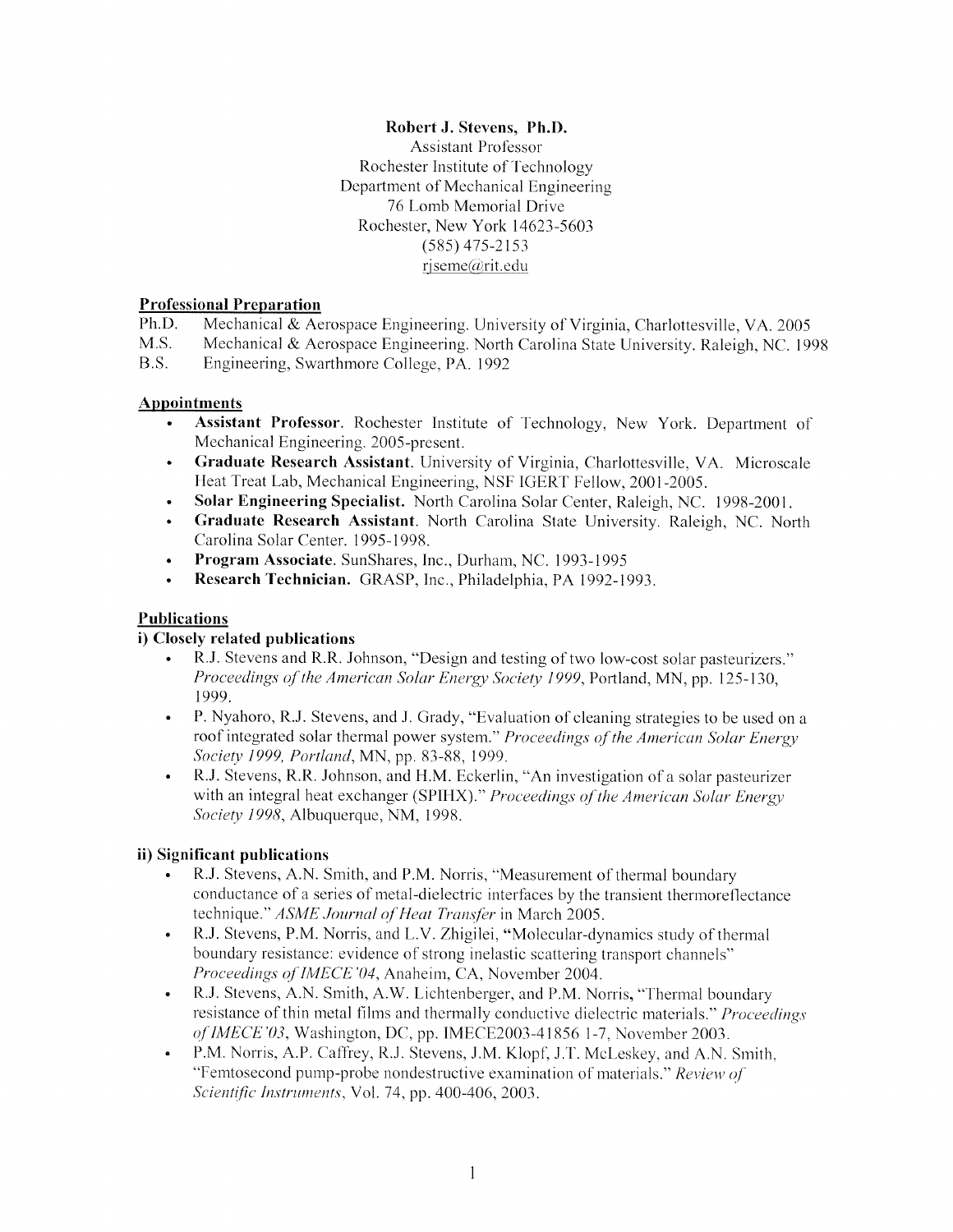# **Synergistic Activities**

- **Teaching Experience, Introduction to Heat Transfer (RIT, NCSU), Contemporary Issues** in Energy and the Environment (developed this course at RIT), Design of Solar Thermal Systems (developed this course at NCSU), and Applied Probability and Statistics (UVA). In addition to teaching at the college level, I developed and taught courses instructing K-12 teachers how to use renewable energy as a means of teaching science, math, and technology. In addition, I trained both architects and contractors in a range of renewable energy technologies.
- NC MSRI Coordinator, Directed North Carolina's Million Solar Roofs Initiative, which included organizing public awareness events and training programs, working with community groups to develop local solar projects and initiatives, and providing technical support for the North Carolina public on solar thermal, passive, and building science issues.
- **ASME K21 Heat Transfer Education Committee Member, Fall 2003** present, Co-chair of K21 Heat Transfer Education Student Poster session, IMECE 2004
- Energy and Environment Option Committee, Co-designing the new Energy and Environment Option in the Mechanical Engineering Department at RIT. This new option will consist of a series of electives, co-op experiences, and a culminating multidisciplinary design experience that provide students with exposure to a wide range of opportunities and careers associated with energy systems, and how they relate to the environment.

### **Collaborators and other affiliations**

### *i.* Collaborators

Dr. Margaret Bailey, Department of Mechanical Engineering, RIT

- Dr. Andres Carrano, Department of Industrial and Systems Engineering, RIT
- Dr. Michael Klopf, Jefferson National Lab
- Dr. Arthur Lichtenberger, Department of Electrical Engineering, University of Virginia
- Dr. Jim McLeksey, Department of Mechanical Engineering, Virginia Commonwealth University

Dr. Pamela Norris, Department of Mechanical and Aerospace Engineering, University of Virginia

- Dr. Andrew Smith, Department of Mechanical Engineering, U.S. Naval Academy
- Dr. Brian Thorn, Department of Industrial and Systems Engineering, RIT

Dr. Leonid Zhigilei, Department of Materials Science and Engineering, University of Virginia

### ii. Graduate and Post Doctoral Advisors

- Dr. Pamela Norris, University of Virginia (Ph.D. advisor)
- Dr. Richard Johnson, North Carolina State University (M.S. Co-Advisor)

Dr. Herbert Eckerlin, North Carolina State University (M.S. Co-Advisor)

### iii. Thesis advisor and postgraduate-scholar sponsor

Mr. Carlos Cheek (BS/MS student. Expected graduation 2008).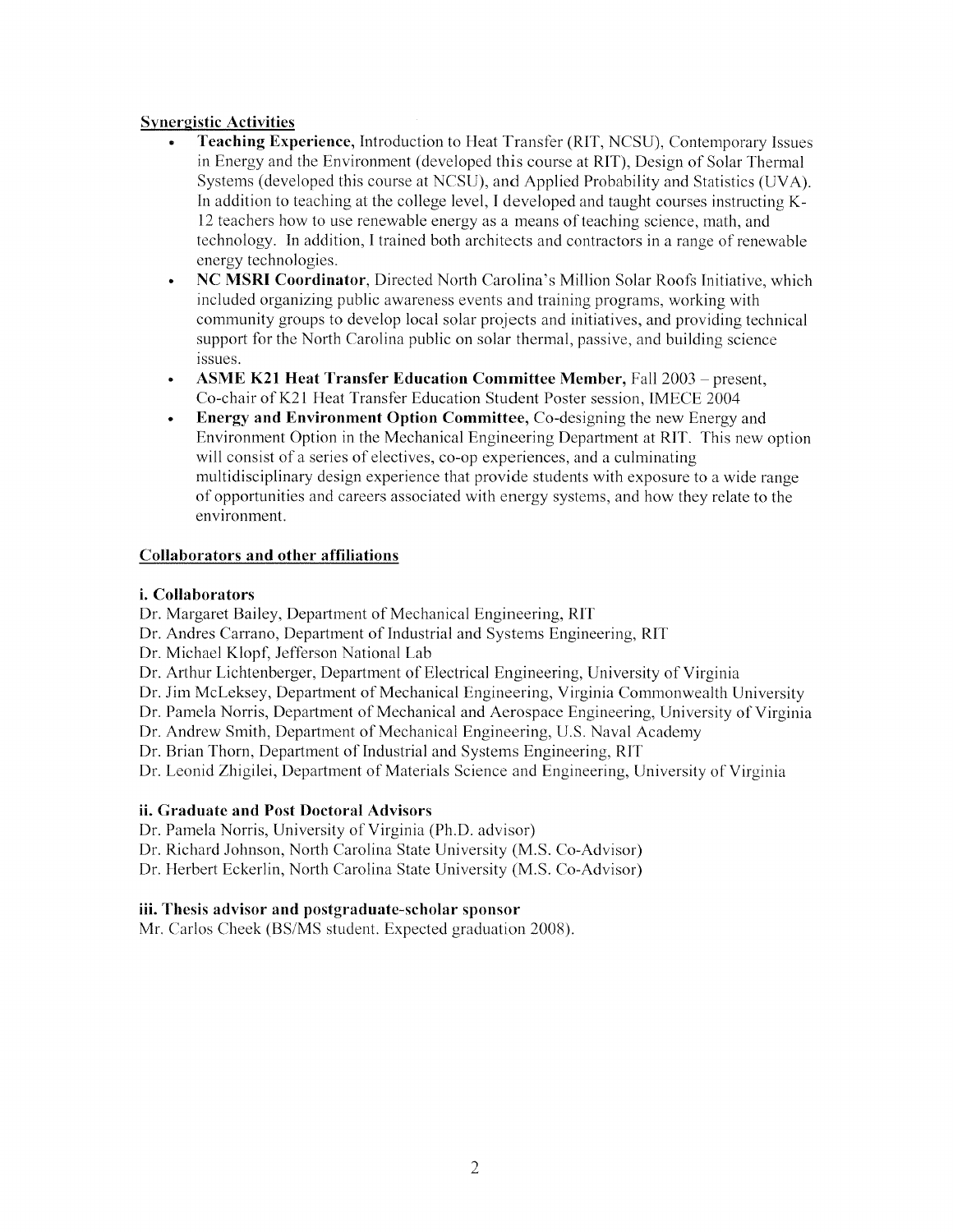Department of Mechanical Engineering voice: (585) 475-2960, fax: (585) 475-7710 Kate Gleason College of Engineering, Rochester Institute of Technology email: Margaret.Bailey@rit.edu Rochester, New York 14623

#### $\mathbf{A}$ . PROFESSIONAL PREPARATION

| The Pennsylvania<br><b>State University</b> | Architectural Engineering                                                                                                                                                                                     | BS: 1988  |
|---------------------------------------------|---------------------------------------------------------------------------------------------------------------------------------------------------------------------------------------------------------------|-----------|
| University of<br>Colorado at Boulder        | Civil, Environmental and Architectural Engineering: Dissertation<br>Title: The Design and Viability of a Probabilistic Based Fault<br>Detection and Diagnosis Method for Vapor Compression Cycle<br>Equipment | PhD: 1998 |

#### **B. APPOINTMENTS**

| $2003$ – present | Kate Gleason Endowed Chair and Associate Professor of Mechanical Engineering, Kate                |
|------------------|---------------------------------------------------------------------------------------------------|
|                  | Gleason College of Engineering, Rochester Institute of Technology, Rochester, NY. Research        |
|                  | <i>areas:</i> energy conversion system analysis and modeling, exergetic thermodynamic analysis of |
|                  | energy systems, externality and life cycle cost analyses of energy conversion systems, neural     |
|                  | network modeling applications, automated fault detection and diagnosis.                           |

- $1998 2003$ **Associate Professor** of Mechanical Engineering (promoted to Assoc. Professor August 2003), Department of Civil and Mechanical Engineering, United States Military Academy, West Point,  $N<sub>Y</sub>$
- $1997 1998$ Assistant Professor, Department of Civil and Architectural Engineering, University of Wyoming, Laramie, Wyoming
- Teaching Assistant, Department of Architectural Engineering, The Pennsylvania State  $1993 - 1994$ University, University Park, PA.
- $1991 1993$ Facility Engineer / Project Manager, Fordham University, New York, NY. Responsibilities: Managed campus mechanical projects, Performed project management duties including contract bidding and negotiations on several large projects with budgets in excess of \$1 million. Prepared RFP's; interviewed and supervised professional consultants; assisted in determining priorities and estimated costs for future capital projects; building and ADA code compliance.
- 1990-1991: Associate HVAC Consulting Engineer, Einhorn Yaffee Prescott Architecture & Engineering, P.C., Albany, NY. Designed mechanical systems for commercial buildings; performed building cooling and heating load analysis; produced contract documents; reviewed shop submittals, conducted site visits and inspections. Worked extensively with energy codes and utility rebate programs.
- 1988-1990: Associate Facilities Engineer, IBM Corporation, Kingston, NY. Assistant project manager on \$20 million building abatement and retrofit project. Designed HVAC, piping, and fire protection systems for computer areas, office centers and computer test cells.
- $C_{\bullet}$ **PUBLICATIONS:** More than 25 technical and educational papers. Five relevant followed by five other
- Bailey, M., Albert, B., Arnas, O., Klawunder, S., Klegka, J., Wolons, D. (2004) "A Unique Thermodynamics  $[1]$ Course With Laboratories." International Journal of Mechanical Engineering Education, V. 45, pp. 495-509.
- Bailey, M., Arnas, O., Potter, R., Samples, J. (2004) "The 20 Year Evolution of an Energy Conversion Course  $\lceil 2 \rceil$ at The United States Military Academy." Journal of Energy Conversion and Management, to appear in 2004.
- Bailey, M., Floersheim, R., Ressler, S. (2002) "Course Assessment Plan: A Tool for Integrated Curriculum  $\lceil 3 \rceil$ Management." Journal of Engineering Education, V. 91, No. 4, pp. 425-434.
- Bailey, M., DeBartolo, E. (2005) "Creating a Community for Women Engineers at RIT." Proceedings of the  $[4]$ 2005 American Society for Engineering Education Annual Conference & Exposition, Portland, Oregon, June.
- DeBartolo, E., Bailey, M. (2005) "A Continuous Series of Outreach Programs to Recruit Young Women to  $\lceil 5 \rceil$ Engineering". Proceedings of the 2005 American Society for Engineering Education Annual Conference & Exposition, Portland, Oregon, June.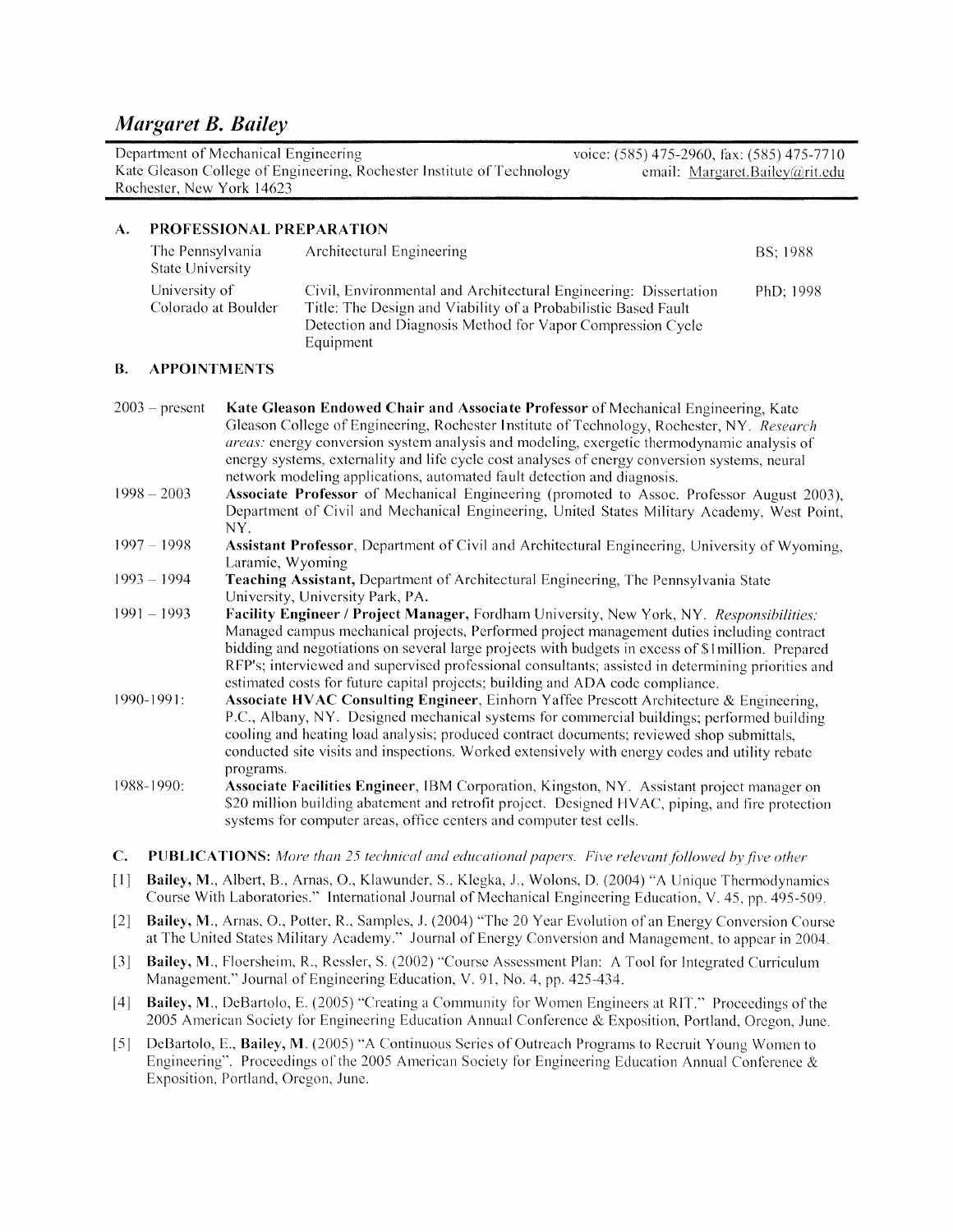#### $C_{\cdot}$ **PUBLICATIONS:** (continued)

- Arnas, O., Boettner, D., Bailey, M. (2003) "On the Sign Convention in Thermodynamics an Asset or an  $[6]$ Evil?" IMECE 2003: Proceedings of International Mechanical Engineering Congress and R&D, Washington. D.C., November.
- Painter, J., Adams, A., Hare, J., Albert, B., Bailey, M. (2002) "Improving Undergraduate Laboratories Using a  $\lceil 7 \rceil$ Systematic Design Process at the United States Military Academy." Proceedings of ASEE Zone I Conference, West Point, NY, April.
- [8] Bailey, M., Curtiss, P., Blanton, P., McBrayer, B. (In Review) "Exergetic, Thermal, and Externalities Analyses of a Cogeneration Plant." ASME Journal of Solar Energy Engineering (pending publication).
- Nikulshin, V., Bailey, M., Nikulshina, V. (In Review) "Thermodynamic Analysis of Air Refrigerator Using an  $[9]$ Exergy Graph." Energy, The International Journal (submitted December 2002).
- [10] Nikulshin, V., Bailey, M., Nikulshina, V. (2002) "Method of Thermoeconomical Optimization on Graphs of Energy Intensive Systems with Pair Interplay of Flows." Proceedings of the 15th International Conference on Efficiency, Costs, Optimization, Simulation and Environmental Impact of Energy Systems, Berlin, Germany, July.

#### D. **SYNERGISTIC ACTIVITIES**  $Up$  to five activities

- Recruitment and Retention Programs for Women Engineering Students at Rochester Institute of  $1.1$ Technology (PI) Sponsored by Engineering Information Foundation. This funding allows us to expand and enhance existing innovative programs such as I Built My Computer  $(a)$  RIT, a unique program that gives first-year women the tools and instruction to build their own personal computers. This activity not only introduces them to engineering faculty and RIT, but also allows them to forge relationships with other women in the program, and build a sense of community as they move toward graduation.
- Creation of a Women's Engineering Community at RIT (PI) Sponsored by New York State Perkins III  $2.$ Initiative Grant. Effort focuses on the special population of women preparing for nontraditional training and employment. The activities' main target area will provide support services for first and second year female engineering students enrolled within engineering programs at RIT. The proposed project focuses on the creation of a community for first and second year female students within engineering with an overarching goal of improving student retention and success in program completion.
- Incorporating Mentoring into the 4th Annual Women in Engineering Overnight Shadow Program  $3.$ (PI) Sponsored by Partners in Mechanical Engineering Program, ASME Board on Minorities and Women Successful gender diversity outreach event involves hosting dozens female high school juniors for an overnight visit at RIT. The faculty and SWE student members come together to host a number of workshops geared towards engaging each attendee one on one in a college classroom environment. A new goal includes promoting the value of mentoring by involving regional professional engineers.
- The First Annual United States Military Academy Engineering Exposition (co-PI) Sponsored by 4. Partners in Mechanical Engineering Program, ASME Board on Minorities and Women Event addresses diversity in engineering in the region and at the United States Military Academy. The Mid-Hudson and West Point Student Chapters of ASME and Society of Women Engineers (SWE) promote diversity and strongly encourage membership in engineering-affiliated societies. Both societies invite engineers from regional industries and members of regional engineering societies—specifically women and underrepresented minority engineers—to share with students and faculty some insights into the practice of engineering in today's technology-driven world.
- **Teaching Experience** (RIT:  $9/03 2/05$ , USMA:  $6/98 9/03$ , UW:  $8/97 6/98$ ) G = graduate; U = 5. undergraduate Energy Conversion Systems (U-USMA), Introduction to Mechanical Engineering Design (U-USMA), Thermodynamics (U - RIT/USMA), Advanced Thermodynamics (U - RIT), Dynamic Modeling and Control (U - USMA), Heat Transfer (U-UW/RIT), Building Environmental Systems 1 & II (U - UW), Fundamentals of Building Core Systems (U - PSU)

#### **COLLABORATORS & OTHER AFFILIATIONS** E.

Collaborators: V. Nikulshin, P. Curtiss, J. Kreider, E. DeBartelo, J.Mozrall, M. Anderson, O. Arnas Advisor: Dr. Jan F. Kreider, (Professor, University of Colorado at Boulder)

Advisees: Completed thesis: Neall Digert (PhD'99); Robert Dodier (PhD'99), Brian Gillis (MS'05), Erin Canfield (BS/MS '05). Total = 4

In-Progress thesis: Erin Colquitt (BS/MS<sup>'06</sup>), Timothy Schriefer (BS/MS<sup>'07</sup>). Total = 2.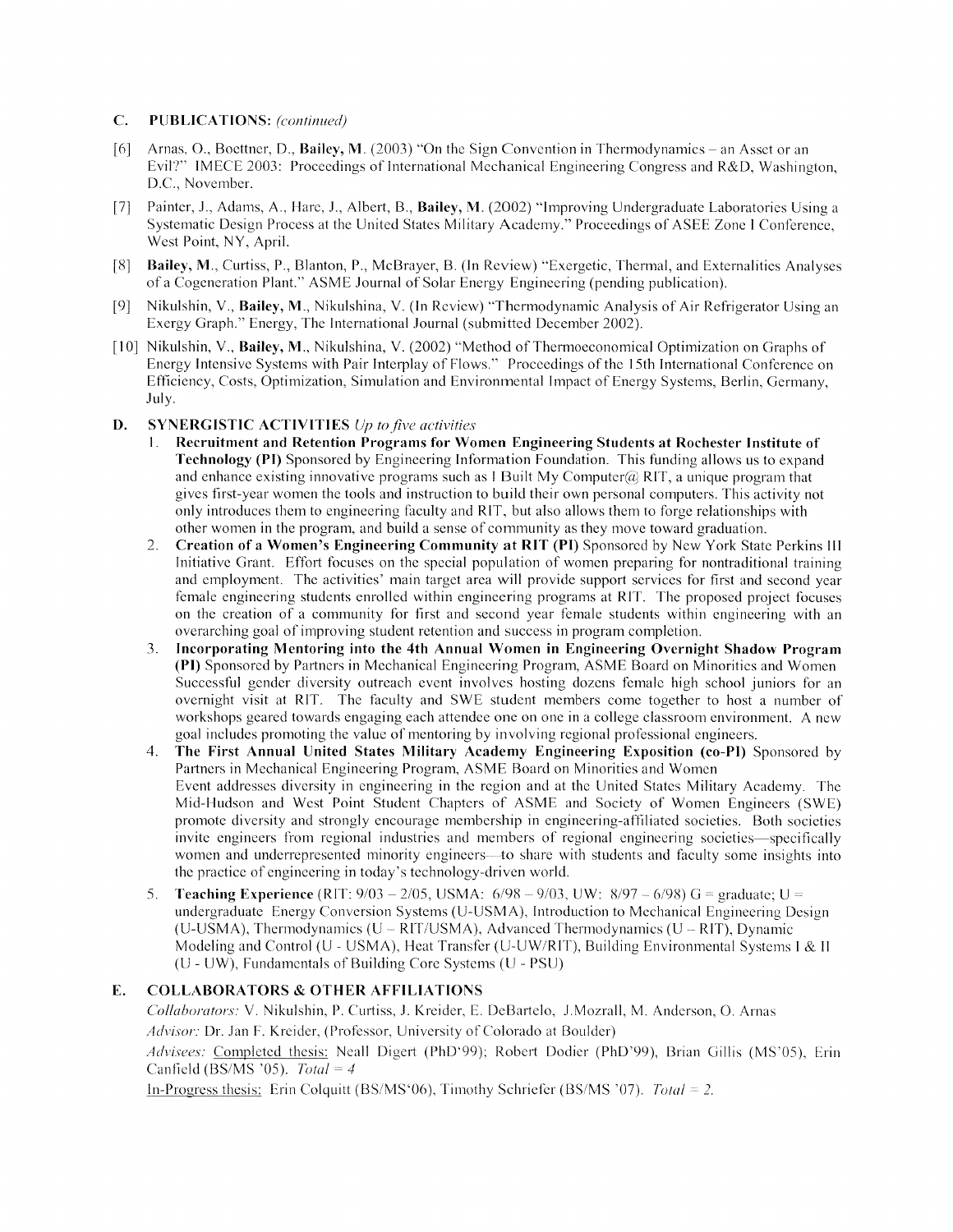# Andres L. Carrano, Ph.D.

**Assistant Professor** Rochester Institute of Technology Department of Industrial and Systems Engineering 81 Lomb Memorial Drive Rochester, New York 14623-5603  $(585)$  475-6062  $alecie@rit.edu$ 

# **Professional Preparation**

Industrial Engineering. North Carolina State University. Raleigh, NC. 2000 Ph.D.

 $M.S.$ Industrial Engineering. North Carolina State University. Raleigh, NC. 1997

Industrial Engineering. Universidad Catolica Andres Bello. Caracas, Venezuela. 1993 **B.S.** 

# **Appointments**

- Assistant Professor. Rochester Institute of Technology, New York. Department of Industrial and Systems Engineering. 2000-present.
- Graduate Research Assistant. North Carolina State University. Raleigh, NC. Wood Machining and Tooling Research Program. Department of Wood and Paper Science. College of Natural Resources. 1998-2000
- Graduate Research Assistant. North Carolina State University. Raleigh, NC. Furniture Manufacturing and Management Center. Department of Industrial Engineering. College of Engineering. 1996-1998
- Graduate Research Assistant. North Carolina State University. Raleigh, NC. Precision Engineering Center. Department of Mechanical Engineering. College of Engineering. 1995-1996
- Instructor. Universidad Catolica Andres Bello. Caracas, Venezuela. School of Industrial Engineering. 1993-1995.

# **Research and Teaching Interests**

- Green manufacturing, Design for the Environment, sustainable product design
- Surface metrology
- Manufacturing Systems, Facilities Planning and Production Control

# **Publications**

# i) Closely related publications

- Plaz C.R., Wood, C.R., Carrano. A.L., and Thorn, B.K. (2005). User-driven design of low-cost, low-impact solar ovens for rural populations in developing countries. (accepted, Journal of Engineering for Sustainable Development - special issue in sustainability)
- Carrano, A.L. and Thorn, B.K. (2005). A multidisciplinary approach to sustainable product and process design. (in review, SME Journal of Manufacturing Systems - special issue in sustainability).
- Thorn, B.K. and Carrano, A.L. "Incorporating sustainable design in the engineering capstone experience". The 2005 Engineers for a Sustainable World (ESW) Conference. October 5-9, 2005. Austin, Texas.
- Thorn, B.K., Carrano, A.L., Wood, C.R., Plaz, C.R., Giunta, M., Villanueva, A, Gasparin, H. "Design, development and deployment of low impact solar ovens for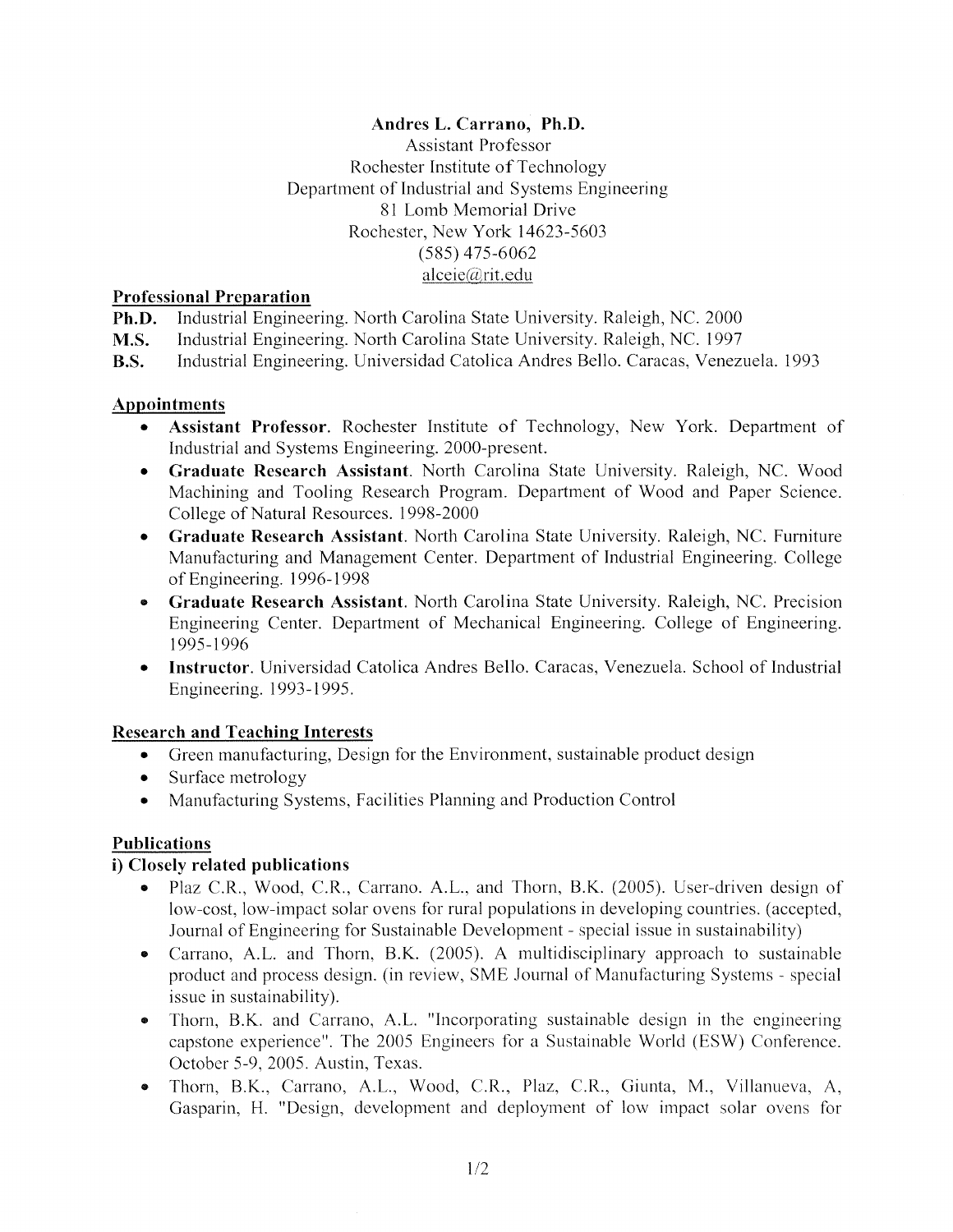impoverished populations". (accepted). Industrial Engineering Research Conference, IERC 2006. May 20-24, 2006. Orlando, Florida

- Carrano, A.L., Thorn, B.K., Wood, C.R., Plaz, C.R., Gasparin, H., Guedez, E., Dacarrett, J., Giunta, M., Villanueva, A. "User-driven design of low-cost, low-impact solar ovens for rural populations in developing countries". (abstract submitted). International Solar Cookers Conference. July 12-14, 2006. Granada, Spain.
- Carrano, A.L. and Thorn, B.K. "A multidisciplinary approach to sustainable product and process design ". CIRP International Conference in Manufacturing Engineering Education. pp 43-49. June 22-25, 2005. San Luis Obispo, California.

# ii) Other Publications

- Kandlikar, S.G., Schmitt, D., Carrano A.L. and Taylor, J.B. (2005). Characterization of surface roughness effects on pressure drop in single-phase flow in mini channels. *Physics* of Fluids 17:1. American Institute of Physics.
- Carrano, A.L., and Taylor, J.B. Geometric modeling of engineered abrasive processes. (Volume 7, Issue 1, 2005). Journal of Manufacturing Processes. Society of Manufacturing Engineering
- · Carrano, A.L., J.B. Taylor, R.L. Lemaster. "Machining induced subsurface damage of wood". Forest Products Journal. 54(1):85-91. 2004
- Carrano, A.L., J.B. Taylor, R. Young, R.L. Lemaster, D. Saloni,. "Fuzzy knowledge- $\bullet$ based modeling and statistical regression in abrasive wood machining". Forest Products Journa.1 54(5):66-72. 2004
- Carrano, A.L., J.B. Taylor, R.L. Lemaster. "Parametric characterization of peripheral sanding". Forest Products Journal. 52(9):44-50. 2002
- · Taylor, J.B., A.L. Carrano, Y. Fathi. "Parametric Design and Optimization for a Non-Linear Precision X-Y Microstage". Journal of Manufacturing Systems. SME. Vol(19): 229-238. No. 4. 2000.

# **Synergistic Activities**

- Co-advisor (along with Dr. Brian Thorn) to the student team that won first prize award at the 2005 EPA P3 competition with the project "User driven design of mass producible solar ovens for developing countries".
- Co-advisor (along with Dr. Brian Thorn) of the RIT student chapter of "Engineers for a Sustainable World".
- Developing potential RIT undergraduate program in Sustainable Product Design; program will be submitted to the approval process during the 2005-2006 academic year

# **Professional Societies**

- $\bullet$  Engineers for a Sustainable World (ESW)
- Forest Products Society (FPJ)
- Society of Manufacturing Engineers (SME)
- Institute of Industrial Engineering (IIE)
- American Society of Engineering Education (ASEE)
- Rochester Industrial and Manufacturing Engineering Society (RIMES)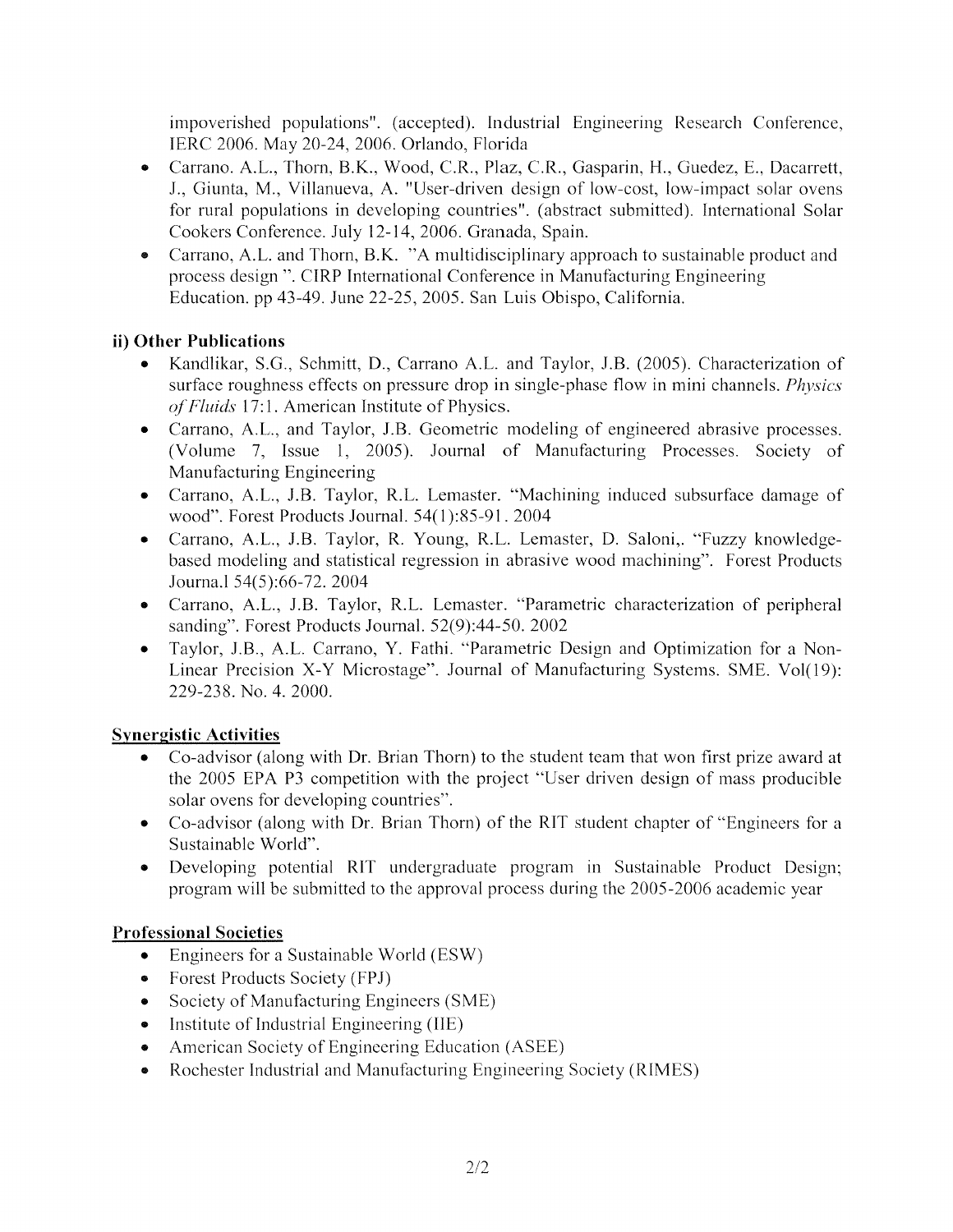# Brian K. Thorn – Biographical Sketch

### a. Professional Preparation

Rochester Institute of Technology; A.A.S.; 1977 Rochester Institute of Technology; B.S.I.E.; 1980 Georgia Institute of Technology; M.S.I.E.; 1982

Georgia Institute of Technology; Ph.D., Industrial and Systems Engineering; concentrations in applied statistical methods, organizational behavior, and information systems; 1990

### b. Appointments

Associate Professor; Department of Industrial and Systems Engineering; Rochester Institute of Technology; 1992 – present.

Assistant Professor; Department of Industrial and Manufacturing Engineering; Rochester Institute of Technology; 1986 – 1992.

# c. Relevant Publications

Thorn, B.K., Carrano, A.L., Plaz, C.R., and Wood, C.R., Giunta, M., Villanueva, A., Gasparin, H.; Design, Development, and Deployment of Low Impact Solar Ovens for Impoverished Populations; to be included in the Proceedings of the 15<sup>th</sup> Industrial Engineering Research Conference; May, 2006; Orlando, Florida.

Carrano, A.L., Thorn, B.K., Plaz, C.R., and Wood C.R., Gasparin, H., Guedez, E., Dacarrett, J., Giunta, M., Villanueva, A.; User Driven Design of Low Cost, Low Impact Solar Ovens for Rural Populations in Developing Countries; to be included in the *Proceedings of the International Solar Cookers Conference*; July, 2006; Granada, Spain.

Carrano, A.L., and Thorn, B.K.; The Construction of Trend-Free Experimental Plans on Split-Plot Designs; under review, SME Journal of Manufacturing Systems.

Thorn, B. K., and Carrano, A. L.; A Multidisciplinary Approach to Sustainable Product and Process Design; under review, SME Journal of Manufacturing *Systems* (special issue in sustainability).

Thorn, B.K., Carrano, A.L., Plaz, C.R., and Wood, C.R.; User-Driven Design of Low-Cost, Low Impact Solar Ovens for Rural Populations in Developing Countries; under review, Journal of Engineering for Sustainable Development: Energy, Environment and Health.

Carrano, A.L., and Thorn, B.K.; The Construction of Multi-Dimensional Trend-Free Experimental Plans on Two Level Split-Plot Designs; *Proceedings of 13<sup>th</sup>* Industrial Engineering Research Conference, May 2004.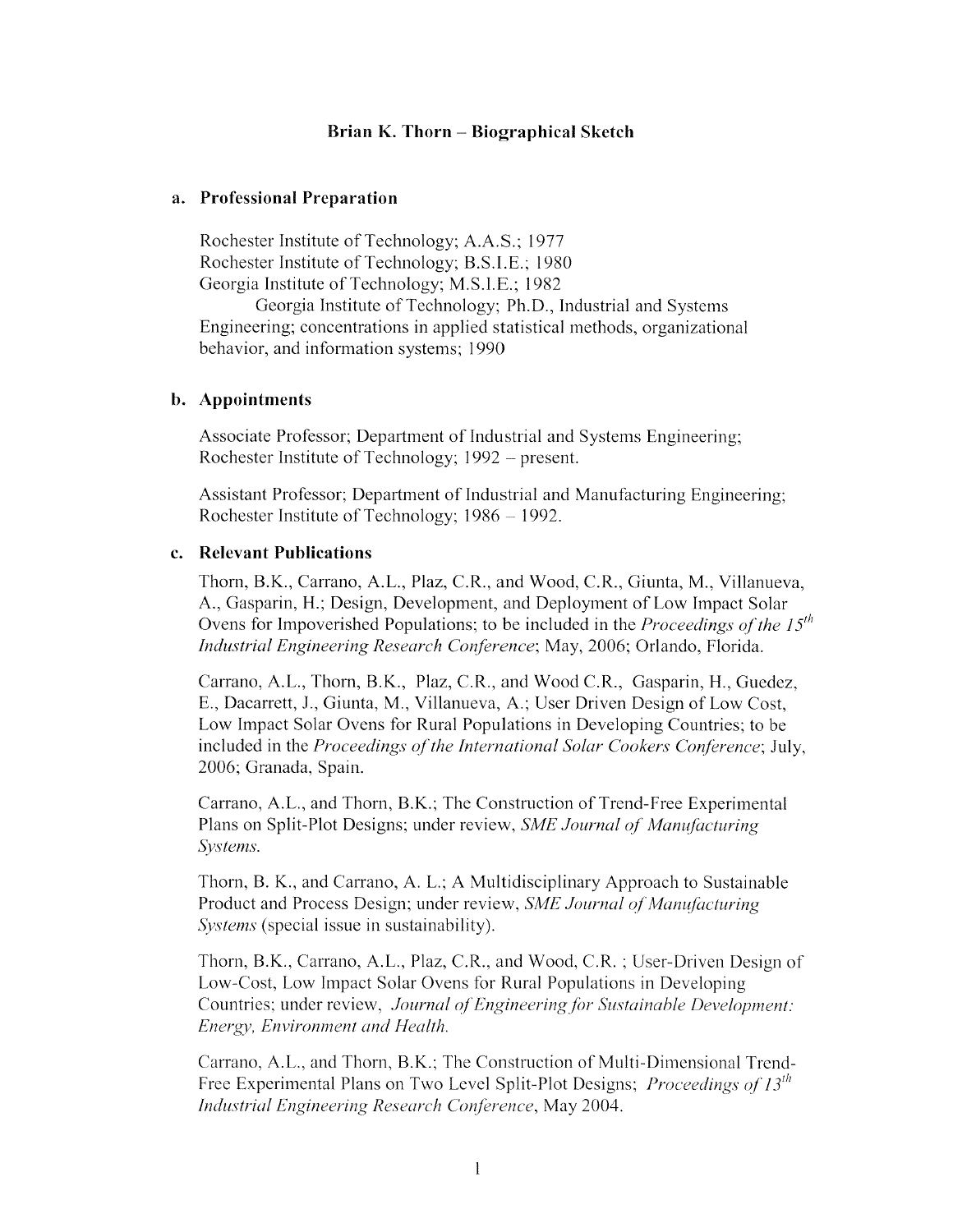Thorn, B.K., and Carrano, A. L.; Incorporating Sustainable Design In the Engineering Capstone Experience; presented at the 2005 National Conference of Engineers for a Sustainable World; October 6, 2005.

Thorn, B. K.; A Design Tool to Assist with Selection of Product Retirement Strategy; *Proceedings of 12<sup>th</sup> Industrial Engineering Research Conference*; May 2003.

Thorn, B. K., and Rogerson, P.; Take It Back; *IIE Solutions*; April 2002.

Thorn, B. K., Becker, M., Haselkorn, M., Jessop, S.; Closing the Loop: Design Tools for Sustainable Products; report submitted by NCRRR to the US Environmental Protection Agency; July 2002.

# d. Synergistic Activities

PI on EPA funded student design project to determine feasibility of storing surplus wind turbine energy as hydrogen.  $9/2004 - 5/2005$ .

CoPI on EPA funded student design project to develop prototype mass manufacturable soar ovens for Latin America. 9/2004 - 9/2005.

Developing potential Institute minor in Sustainable Design. Currently seeking funding under NSF's Curricular Reform Program. Proposal submitted 3/2005.

Developing potential RIT graduate program in Sustainable Product Design; program will be submitted to the approval process during the 2005-2006 academic year

Developed professional engineering elective, Lifecycle Costing and Assessment; course first offered Spring 2005.

Developed professional engineering elective, Fundamentals of Sustainable Design; course offered Fall 2002.

Completed sabbatical at the National Center for Remanufacturing and Resource Recovery;  $9/1/01 - 6/30/02$ 

### e. Collaborators and Other Affiliations

### *i.* Collaborators

Becker, Monica; National Center for Remanufacturing and Resource Recovery Hensel, Edward; Mechanical Engineering; Rochester Institute of Technology Jacobs, Paul; Electrical Engineering; Rochester Institute of Technology Nasr, Nabil; National Center for Remanufacturing and Resource Recovery Nye, Alan; Mechanical Engineering; Rochester Institute of Technology Rogerson, Philip; Industrial and Systems Engineering; Rochester Institute of Technology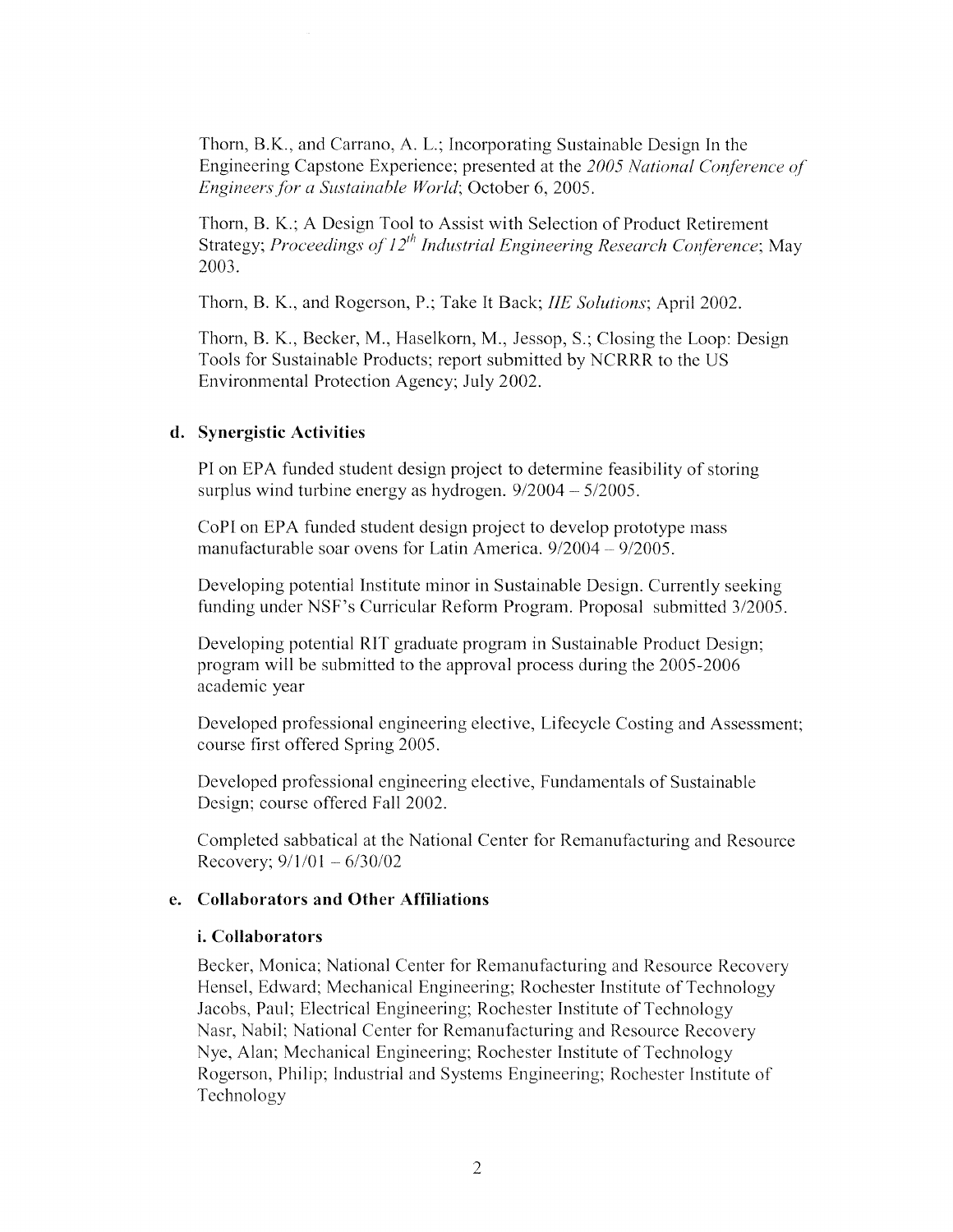| <b>Current and Pending Support</b>                                                                     |  |  |  |  |
|--------------------------------------------------------------------------------------------------------|--|--|--|--|
|                                                                                                        |  |  |  |  |
| <b>Investigator: Robert Stevens</b>                                                                    |  |  |  |  |
| Support: □ Current ⊠Pending □ Submission Planned in Near Future □*Transfer of Support                  |  |  |  |  |
| Project/Proposal Title: Redesign of a low-cost, point-of-use ultraviolet water disinfection device for |  |  |  |  |
| rural locations in developing countries                                                                |  |  |  |  |
| Source of Support: Environmental Protection Agency (EPA)                                               |  |  |  |  |
| \$10,000 Total Award Period Covered: 9/30/2006 - 5/30/2007<br>Total Award Amount:                      |  |  |  |  |
| Location of Project: Rochester Institute of Technology                                                 |  |  |  |  |
| Person-Months Per Year Committed to the Project. Cal:<br>Sumr:<br>Acad:                                |  |  |  |  |
| □Submission Planned in Near Future □ Transfer of Support<br>⊠Pending<br>$\Box$ Current<br>Support:     |  |  |  |  |
| Project/Proposal Title: Solar pasteurizer with integral heat exchanger for treating water in rural     |  |  |  |  |
| areas                                                                                                  |  |  |  |  |
| Source of Support: Environmental Protection Agency (EPA)                                               |  |  |  |  |
| \$10,000 Total Award Period Covered: 9/30/2006 - 5/30/2007<br><b>Total Award Amount:</b>               |  |  |  |  |
| Location of Project: Rochester Institute of Technology                                                 |  |  |  |  |
| Person-Months Per Year Committed to the Project.<br>Cal:<br>Sumr:<br>Acad:                             |  |  |  |  |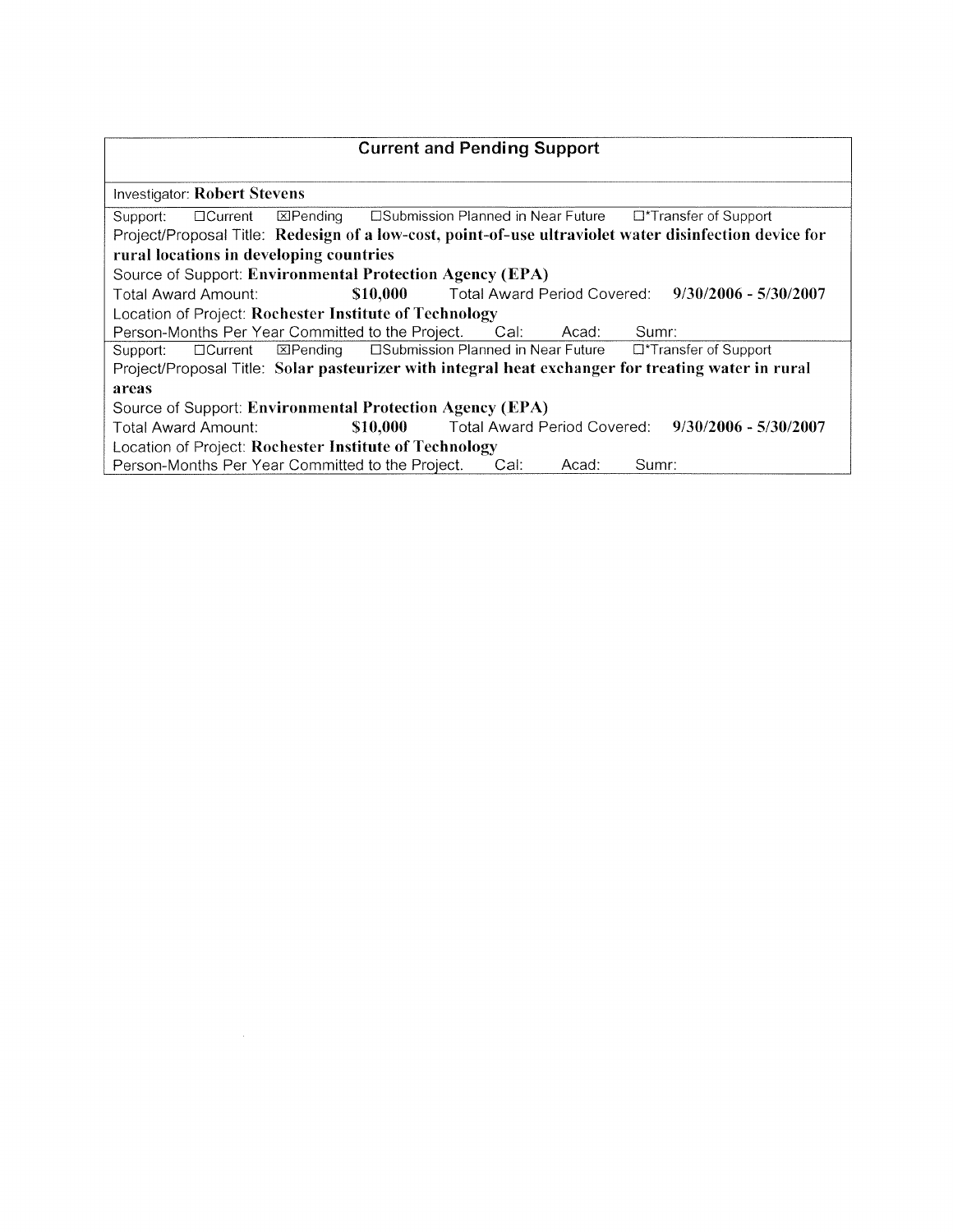| <b>Current and Pending Support</b>                                                                                                   |
|--------------------------------------------------------------------------------------------------------------------------------------|
| <b>Investigator: Margaret Bailey</b>                                                                                                 |
| <b>EXCurrent</b><br>$\Box$ Pending<br><b>Explorition State of The Planned in Near Future</b><br>□*Transfer of Support<br>Support:    |
| Project/Proposal Title: Development of a Traveling Engineering Activity Kit (TEAK) for Middle and                                    |
| <b>High School Students</b>                                                                                                          |
| Source of Support: American Society of Heating, Refrigeration & Air Conditioning Engineers                                           |
| (ASHRAE)                                                                                                                             |
| <b>Total Award Amount:</b><br>\$5,000<br>$9/1/2005 - 5/31/2006$<br>Total Award Period Covered:                                       |
| Location of Project: Rochester Institute of Technology                                                                               |
| Person-Months Per Year Committed to the Project.<br>Cal.<br>Acad:<br>Sumr:                                                           |
| <b>CISubmission Planned in Near Future</b><br>$D$ Pending<br>□*Transfer of Support<br><b>ECurrent</b><br>Support:                    |
| Project/Proposal Title: VATEA 2005-2006                                                                                              |
| Source of Support: NYS Education Department (NYSED)                                                                                  |
| Total Award Amount: \$194,906(PI funded for \$28,000) Total Award Period Covered:<br>$7/1/2005 -$                                    |
| 6/30/2006                                                                                                                            |
| Location of Project: Rochester Institute of Technology                                                                               |
| Person-Months Per Year Committed to the Project.<br>Cal:<br>Sumr:<br>Acad:                                                           |
| <b>OSubmission Planned in Near Future</b><br><b>EXCurrent</b><br>$D$ Pending<br>□*Transfer of Support<br>Support:                    |
| Project/Proposal Title: Recruitment and Retention Programs for Women Engineering Students at                                         |
| <b>Rochester Institute of Technology</b>                                                                                             |
| Source of Support: Engineering Information Foundation (PI)                                                                           |
| \$120,000<br><b>Total Award Amount:</b><br>Total Award Period Covered: 9/1/2004 - 8/31/2007                                          |
| Location of Project: Rochester Institute of Technology                                                                               |
| Person-Months Per Year Committed to the Project.<br>Cal:<br>Acad:<br>Sumr:                                                           |
| $\overline{\mathbb{Z}}$ Pending<br><b>ESubmission Planned in Near Future</b><br><b>OCurrent</b><br>□*Transfer of Support<br>Support: |
| Project/Proposal Title: Redesign of a low-cost, point-of-use ultraviolet water disinfection device for                               |
| rural locations in developing countries                                                                                              |
| Source of Support: Environmental Protection Agency (EPA) (co-PI)                                                                     |
| \$10,000<br><b>Total Award Amount:</b><br>Total Award Period Covered: 9/30/2006 - 5/30/2007                                          |
| Location of Project: Rochester Institute of Technology                                                                               |
| Person-Months Per Year Committed to the Project.<br>Cal:<br>Sumr:<br>Acad:                                                           |
| <b>E</b> Pending<br><b>CISubmission Planned in Near Future</b><br>□*Transfer of Support<br>Support:<br><b>OCurrent</b>               |
| Project/Proposal Title: Solar pasteurizer with integral heat exchanger for treating water in rural                                   |
| areas                                                                                                                                |
| Source of Support: Environmental Protection Agency (EPA) (co-PI)                                                                     |
| \$10,000<br><b>Total Award Period Covered:</b><br>$9/30/2006 - 5/30/2007$<br><b>Total Award Amount:</b>                              |
| Location of Project: Rochester Institute of Technology                                                                               |
| Person-Months Per Year Committed to the Project.<br>Cal:<br>Acad:<br>Sumr:                                                           |
| □Submission Planned in Near Future<br>⊠Pending<br>□*Transfer of Support<br><b>OCurrent</b><br>Support:                               |
| Project/Proposal Title: Development of a Minor Program of Study in Sustainable Product                                               |
| Development                                                                                                                          |
| Source of Support: Environmental Protection Agency (EPA) (co-PI)                                                                     |
| <b>Total Award Period Covered:</b><br>Total Award Amount:<br>\$13,614<br>$7/1/2006 - 6/30/2007$                                      |
| Location of Project: Rochester Institute of Technology                                                                               |
| Person-Months Per Year Committed to the Project.<br>Cal:<br>Acad:<br>Sumr:                                                           |
| 区Pending<br>□Submission Planned in Near Future<br>□*Transfer of Support<br>Support:<br>$\Box$ Current                                |
| Project/Proposal Title: Seminar Series in Sustainable and Social Entrepreneurship                                                    |
| Source of Support: National Collegiate Inventors and Innovators Alliance (NCIIA) (co-PI)                                             |
| Total Award Amount:<br>\$20,000<br>Total Award Period Covered:<br>$7/1/2006 - 6/30/2008$                                             |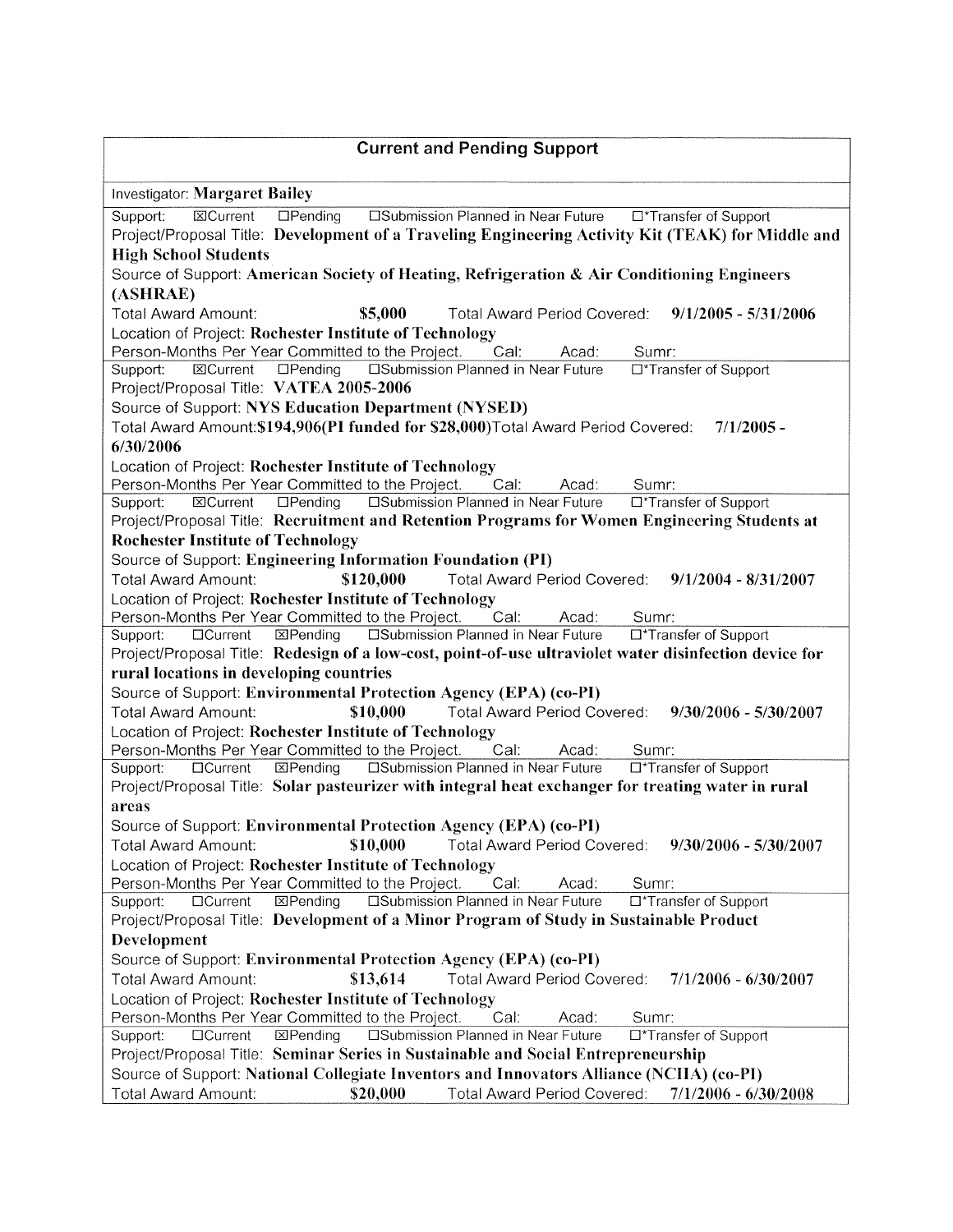Location of Project: Rochester Institute of Technology Person-Months Per Year Committed to the Project. Cal: Acad: Sumr: **Example 15** DSubmission Planned in Near Future T\*Transfer of Support Support: **EXCurrent** Pending Project/Proposal Title: Creating a new engineering history course: Kate Gleason and other women of power and influence within engineering Source of Support: Patrina Foundation Total Award Amount: \$10,000 Total Award Period Covered:  $7/1/2005 - 6/30/2006$ Location of Project: Rochester Institute of Technology Person-Months Per Year Committed to the Project. Cal: Acad: Sumr: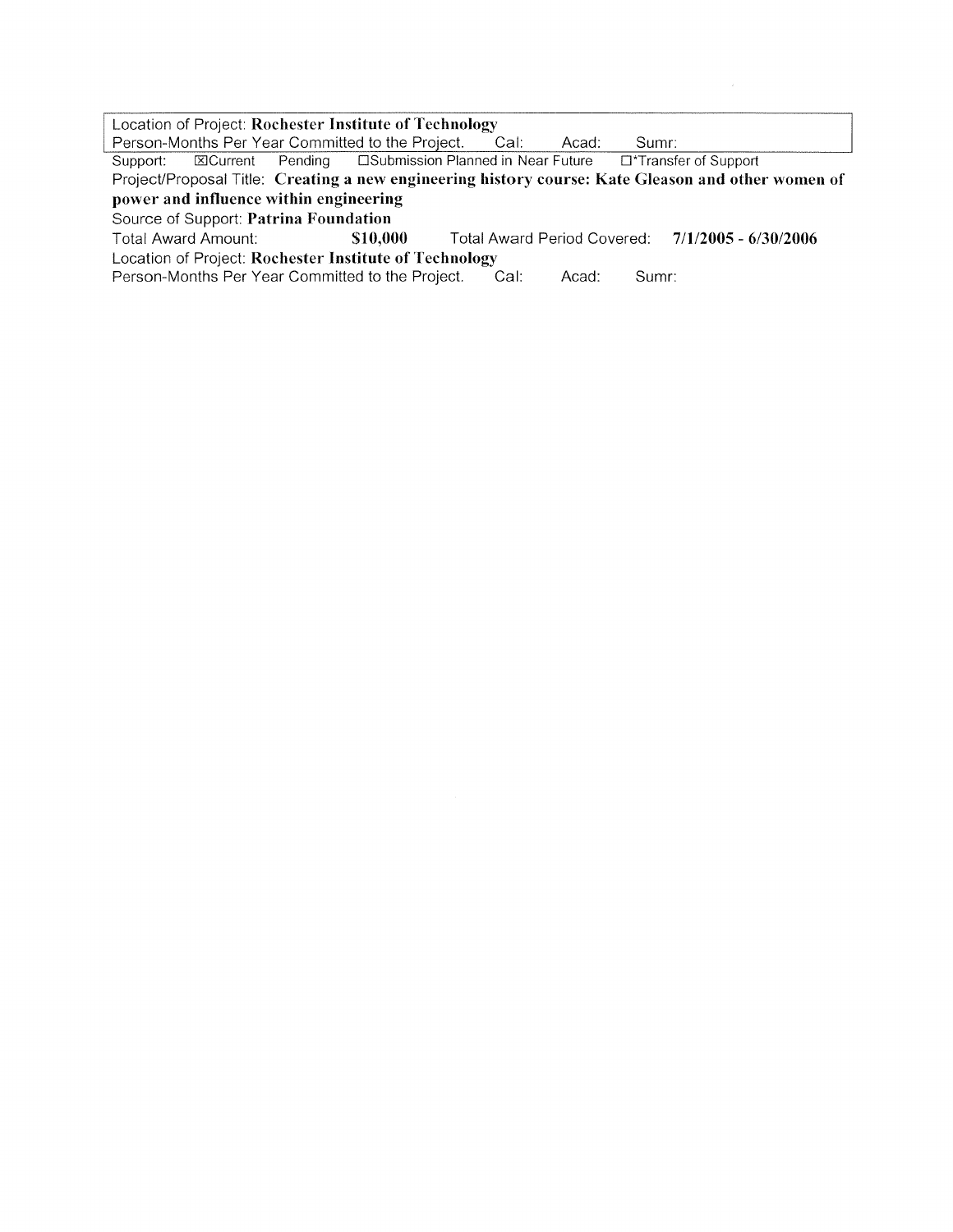| <b>Current and Pending Support</b>                                                                                   |
|----------------------------------------------------------------------------------------------------------------------|
| Investigator: Andres Carrano                                                                                         |
| 図Current<br>□Submission Planned in Near Future □*Transfer of Support<br>Support:<br>$D$ Pending                      |
| Project/Proposal Title: Wood Machining and Tooling Research Program                                                  |
| Source of Support: US Department of Agriculture (USDA)                                                               |
| <b>Total Award Amount:</b><br>Total Award Period Covered:<br>\$5,000<br>$12/1/2005 - 6/30/2006$                      |
| Location of Project: Rochester Institute of Technology                                                               |
| Person-Months Per Year Committed to the Project.<br>Cal:<br>Acad:<br>Sumr:                                           |
| <b>ISubmission Planned in Near Future</b><br>$\Box$ Pending<br>□*Transfer of Support<br><b>X</b> Current<br>Support: |
| Project/Proposal Title: Abrasive Wood Machining                                                                      |
| Source of Support: US Department of Agriculture (USDA)                                                               |
| \$12,000<br>Total Award Period Covered: 9/1/2003 - 7/31/2006<br><b>Total Award Amount:</b>                           |
| Location of Project: Rochester Institute of Technology                                                               |
| Person-Months Per Year Committed to the Project.<br>Cal:<br>Acad:<br>Sumr:                                           |
| <b>ElSubmission Planned in Near Future</b><br><b>ECurrent</b><br>$\Box$ Pending<br>□*Transfer of Support<br>Support: |
| Project/Proposal Title: Design, Development and Implementation of a Low Cost Regionally                              |
| <b>Appropriate Solar Oven</b>                                                                                        |
| Source of Support: Environmental Protection Agency (EPA)                                                             |
| Total Award Period Covered: 11/1/2005 - 10/31/2006<br><b>Total Award Amount:</b><br>\$74,647                         |
| Location of Project: Rochester Institute of Technology                                                               |
| Person-Months Per Year Committed to the Project.<br>Cal:<br>Acad:<br>Sumr:                                           |
| □Submission Planned in Near Future<br>⊠Pending<br>□*Transfer of Support<br>Support:<br>$\Box$ Current                |
| Project/Proposal Title: Redesign of a low-cost, point-of-use ultraviolet water disinfection device for               |
| rural locations in developing countries                                                                              |
| Source of Support: Environmental Protection Agency (EPA)                                                             |
| Total Award Amount:<br>\$10,000<br>Total Award Period Covered: 9/30/2006 - 5/30/2007                                 |
|                                                                                                                      |
|                                                                                                                      |
| Location of Project: Rochester Institute of Technology                                                               |
| Person-Months Per Year Committed to the Project.<br>Cal:<br>Acad:<br>Sumr:                                           |
| <b>ISubmission Planned in Near Future</b><br>図Pending<br><b>DCurrent</b><br>□*Transfer of Support<br>Support:        |
| Project/Proposal Title: Solar pasteurizer with integral heat exchanger for treating water in rural                   |
| areas                                                                                                                |
| Source of Support: Environmental Protection Agency (EPA)                                                             |
| \$10,000<br>Total Award Period Covered: 9/30/2006 - 5/30/2007<br><b>Total Award Amount:</b>                          |
| Location of Project: Rochester Institute of Technology                                                               |
| Person-Months Per Year Committed to the Project.<br>Cal:<br>Sumr:<br>Acad:                                           |
| 区Pending<br>□Submission Planned in Near Future<br>Support:<br>$\Box$ Current<br>□*Transfer of Support                |
| Project/Proposal Title: Development of a Minor Program of Study in Sustainable Product                               |
| Development                                                                                                          |
| Source of Support: Environmental Protection Agency (EPA)                                                             |
| \$13,614<br>Total Award Period Covered:<br><b>Total Award Amount:</b><br>$7/1/2006 - 6/30/2007$                      |
| Location of Project: Rochester Institute of Technology                                                               |
| Person-Months Per Year Committed to the Project.<br>Cal:<br>Acad:<br>Sumr:                                           |
| □Submission Planned in Near Future<br>区Pending<br>□*Transfer of Support<br><b>OCurrent</b><br>Support:               |
| Project/Proposal Title: Estimation of the Carbon Footprint of Rochester Institute of Technology                      |
| Source of Support: Environmental Protection Agency (EPA)                                                             |
| <b>Total Award Amount:</b><br>Total Award Period Covered:<br>\$6,592<br>$7/1/2006 - 6/30/2007$                       |
| Location of Project: Rochester Institute of Technology                                                               |
| Person-Months Per Year Committed to the Project.<br>Cal:<br>Acad:<br>Sumr:                                           |
| 区Pending<br>□Submission Planned in Near Future<br>□*Transfer of Support<br>$\Box$ Current<br>Support:                |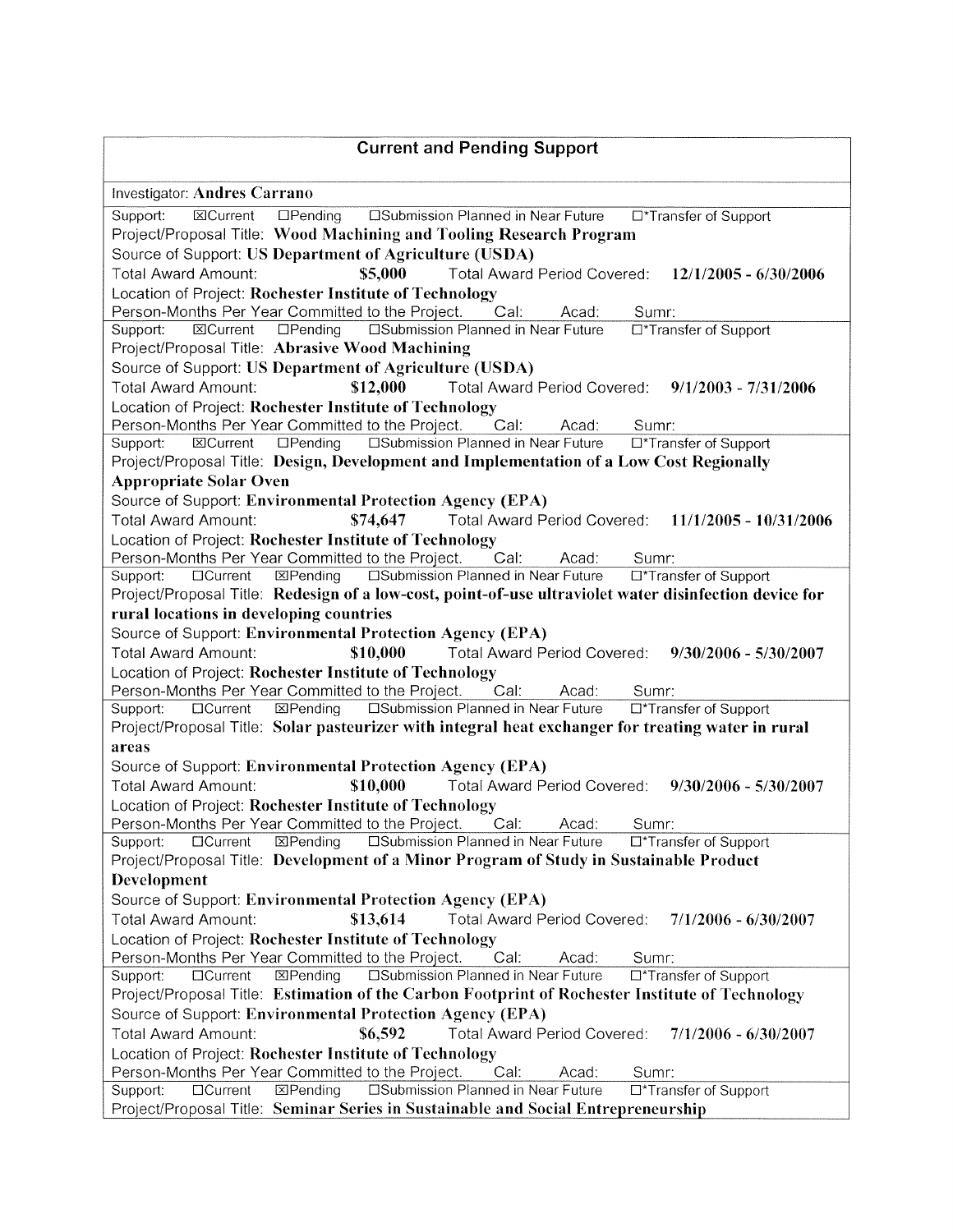Source of Support: National Collegiate Inventors and Innovators Alliance (NCIIA) Total Award Amount: \$20,000 Total Award Period Covered: 7/1/2006 - 6/30/2008 Location of Project: Rochester Institute of Technology Person-Months Per Year Committed to the Project. Cal: Acad: Sumr: **ESubmission Planned in Near Future**  $\Box$ Current **D\*Transfer of Support** Support: **ElPending** Project/Proposal Title: Characterization of Roughness Effects on Laminar Flow at Microscale Source of Support: National Science Foundation (NSF) Total Award Amount: \$311,964 **Total Award Period Covered:**  $6/1/2006 - 5/31/2009$ Location of Project: Rochester Institute of Technology Person-Months Per Year Committed to the Project. Cal: Acad: Sumr:

 $\bar{z}$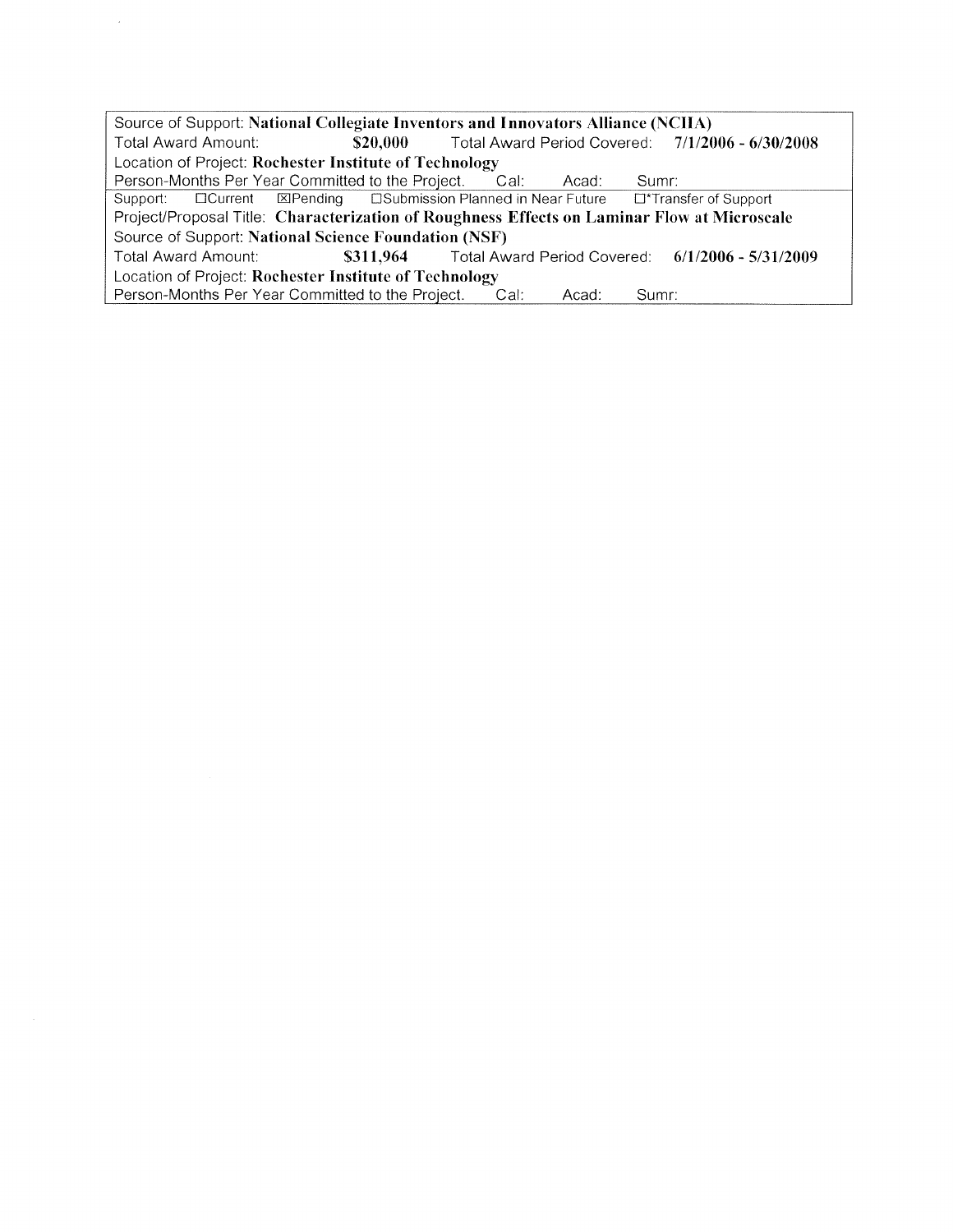| <b>Current and Pending Support</b>                                                                                                                                                                  |
|-----------------------------------------------------------------------------------------------------------------------------------------------------------------------------------------------------|
| Investigator: Brian Thorn                                                                                                                                                                           |
| □Submission Planned in Near Future □*Transfer of Support<br><b>ECurrent</b><br>$\Box$ Pending<br>Support:                                                                                           |
| Project/Proposal Title: Design, Development and Implementation of a Low Cost Regionally                                                                                                             |
| <b>Appropriate Solar Oven</b>                                                                                                                                                                       |
| Source of Support: Environmental Protection Agency (EPA)                                                                                                                                            |
| Total Award Amount:<br>Total Award Period Covered: 11/1/2005 - 10/31/2006<br>\$74,647                                                                                                               |
| Location of Project: Rochester Institute of Technology                                                                                                                                              |
| Person-Months Per Year Committed to the Project.<br>Cal.<br>Acad:<br>Sumr:                                                                                                                          |
| <b>EXPending</b><br><b>ESubmission Planned in Near Future</b><br>Support:<br>□Current<br>□*Transfer of Support                                                                                      |
| Project/Proposal Title: Redesign of a low-cost, point-of-use ultraviolet water disinfection device for                                                                                              |
| rural locations in developing countries                                                                                                                                                             |
| Source of Support: Environmental Protection Agency (EPA)                                                                                                                                            |
| \$10,000<br>Total Award Period Covered: 9/30/2006 - 5/30/2007<br>Total Award Amount:                                                                                                                |
| Location of Project: Rochester Institute of Technology                                                                                                                                              |
| Person-Months Per Year Committed to the Project.<br>Cal.<br>Acad:<br>Sumr:                                                                                                                          |
| 図Pending<br><b>ESubmission Planned in Near Future</b><br>□Current<br>□*Transfer of Support<br>Support:                                                                                              |
| Project/Proposal Title: Solar pasteurizer with integral heat exchanger for treating water in rural                                                                                                  |
| areas                                                                                                                                                                                               |
| Source of Support: Environmental Protection Agency (EPA)                                                                                                                                            |
| \$10,000<br>Total Award Amount:<br>Total Award Period Covered: 9/30/2006 - 5/30/2007                                                                                                                |
| Location of Project: Rochester Institute of Technology                                                                                                                                              |
| Person-Months Per Year Committed to the Project.<br>Cal:<br>Acad:<br>Sumr:                                                                                                                          |
| <b>ESubmission Planned in Near Future</b><br><b>EXPending</b><br>□Current<br>□*Transfer of Support<br>Support:                                                                                      |
| Project/Proposal Title: Development of a Minor Program of Study in Sustainable Product                                                                                                              |
| Development                                                                                                                                                                                         |
| Source of Support: Environmental Protection Agency (EPA)                                                                                                                                            |
| \$13,614<br>Total Award Amount:<br>Total Award Period Covered: 7/1/2006 - 6/30/2007                                                                                                                 |
| Location of Project: Rochester Institute of Technology                                                                                                                                              |
| Person-Months Per Year Committed to the Project.<br>Cal:<br>Acad:<br>Sumr:<br>$\overline{\boxtimes}$ Pending<br>□Submission Planned in Near Future<br>□Current<br>□*Transfer of Support<br>Support: |
| Project/Proposal Title: Estimation of the Carbon Footprint of Rochester Institute of Technology                                                                                                     |
| Source of Support: Environmental Protection Agency (EPA)                                                                                                                                            |
| <b>Total Award Amount:</b><br>\$6,592<br><b>Total Award Period Covered:</b><br>$7/1/2006 - 6/30/2007$                                                                                               |
| Location of Project: Rochester Institute of Technology                                                                                                                                              |
| Person-Months Per Year Committed to the Project.<br>Cal:<br>Acad:<br>Sumr:                                                                                                                          |
| ⊠Pending<br>□Submission Planned in Near Future<br>$\Box$ Current<br>Support:<br>□*Transfer of Support                                                                                               |
| Project/Proposal Title: Seminar Series in Sustainable and Social Entrepreneurship                                                                                                                   |
| Source of Support: National Collegiate Inventors and Innovators Alliance (NCIIA)                                                                                                                    |
| <b>Total Award Amount:</b><br>\$20,000<br>Total Award Period Covered:<br>$7/1/2006 - 6/30/2008$                                                                                                     |
| Location of Project: Rochester Institute of Technology                                                                                                                                              |
| Person-Months Per Year Committed to the Project.<br>Cal:<br>Acad:<br>Sumr:                                                                                                                          |